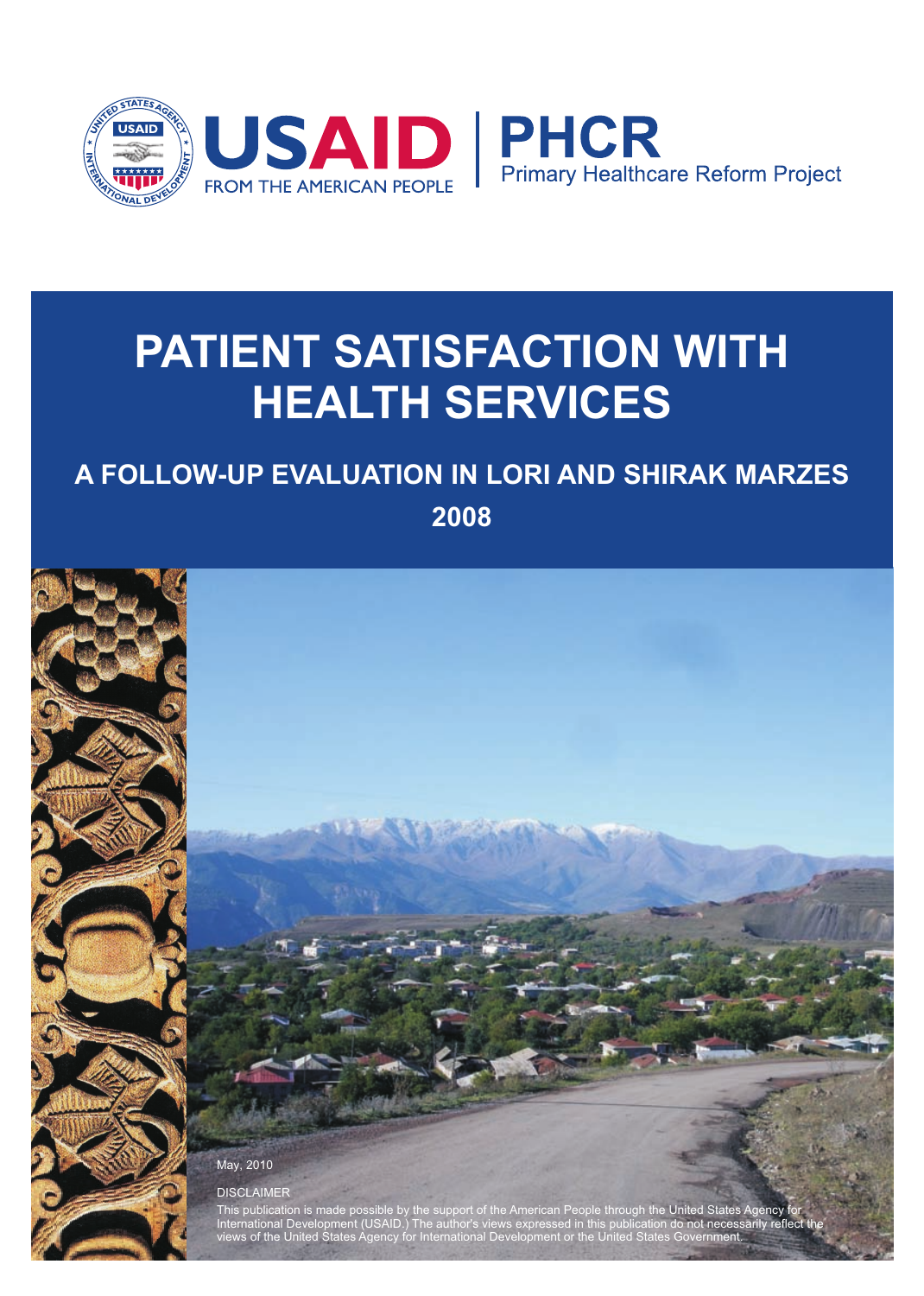# **PATIENT SATISFACTION WITH HEALTH SERVICES**

## **A FOLLOW-UP EVALUATION IN LORI AND SHIRAK MARZES**

**2008**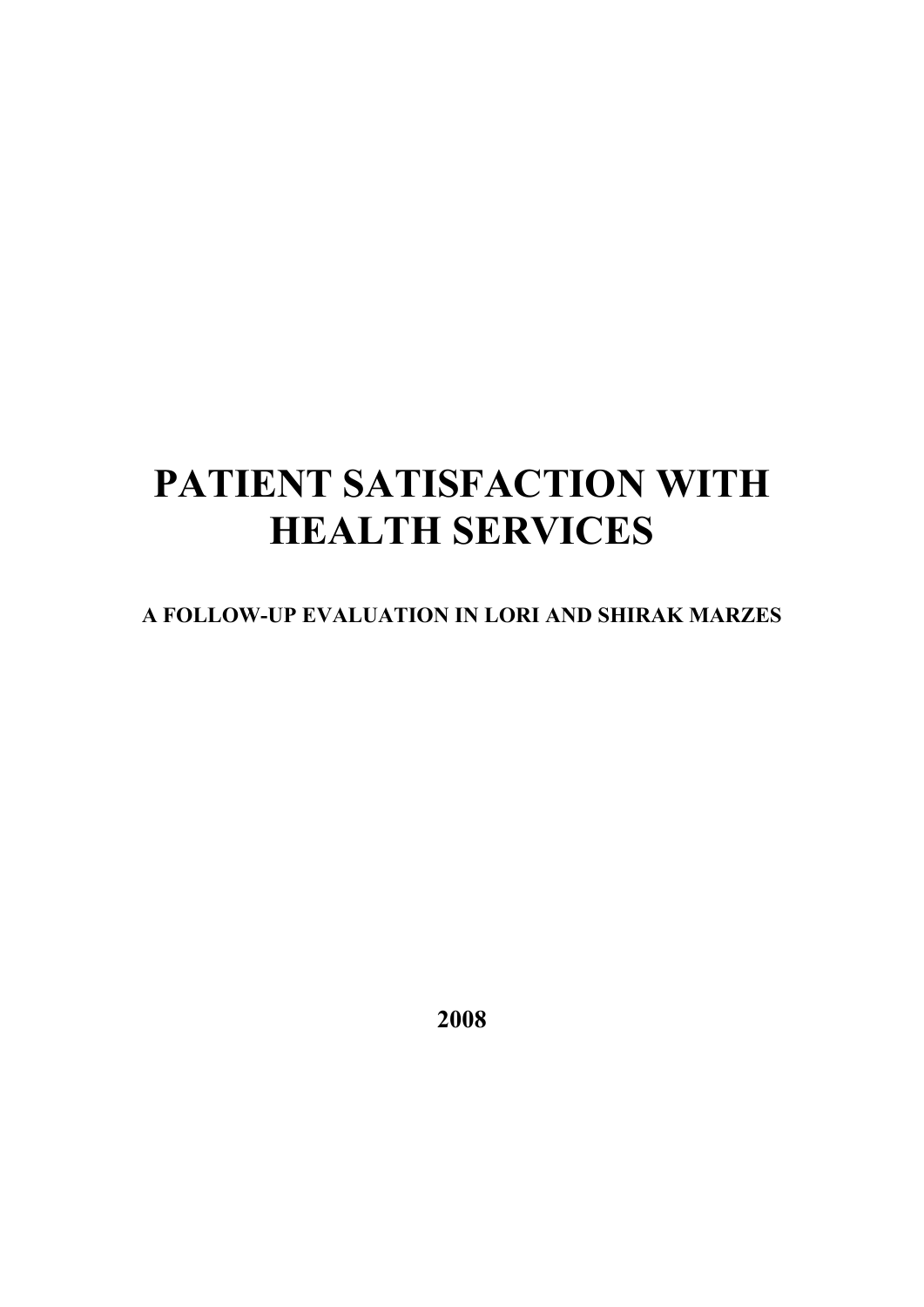## **Preface**

The Primary Healthcare Reform (PHCR) project is a nationwide five-year (2005-2010) program funded by the United States Agency for International Development (USAID) under a contract awarded to Emerging Markets Group, Ltd. in September 2005. The project's primary objective is the increased utilization of sustainable, high-quality primary healthcare services leading to the improved health of Armenian families. This objective is operationalized by supporting the Ministry of Health (MoH) to implement a package of six interventions that links policy reform with service delivery so that each informs the other generating synergistic effects. These six interventions address healthcare reforms and policy support (including renovation and equipping of facilities); open enrollment; family medicine; quality of care; healthcare finance; and public education, health promotion and disease prevention.

"What impact are these interventions having?" is a question frequently asked but less frequently funded. Fortunately, provision was made in the PHCR project to address the "impact" question. PHCR developed a set of six tools to monitor progress and evaluate results. Three of these tools are facility-based and are designed to assess changes through a pre-test and post-test methodology at 164 primary healthcare facilities and their referral facilities. Three other tools are population-based and are designed to assess changes for the whole of Armenia's population, using the same pre-test and post-test methodology.

The purpose of this follow-up study is to assess client satisfaction in facilities targeted by the PHCR project in Lori and Shirak marzes (Zone 1) in 2008 and compare these findings with those of the baseline survey conducted in 2006.

The Center for Health Services Research and Development of the American University of Armenia, one of the sub-contractors to EMG, has primary responsibility for PHCR monitoring and evaluation. Dr. Yelena Amirkhanyan, Dr. Anahit Demirchyan, Ms. Tsovinar Harutyunyan, Dr. Varduhi Petrosyan, and Dr. Michael Thompson are the primary authors of this study. Dr. Hripsime Martirosyan and Ms. Nune Truzyan are acknowledged for their valuable contribution in all stages of the study. We would also like to thank our interviewers (primary healthcare physicians in the target marzes) for their data collection efforts, as well as the patients who participated in the interviews. We are also grateful for the excellent support received from the Ministry of Health and marz officials and the opportunity to collaborate in strengthening health services in Armenia

We trust that the findings of this study will be of value in improving health outcomes through more informed decision-making. The report can be found on the PHCR website at www.phcr.am. Comments or questions on this study are welcome and should be sent to info@phcr.am.

Richard A. Yoder, PhD, MPH Chief of Party Primary Healthcare Reform Project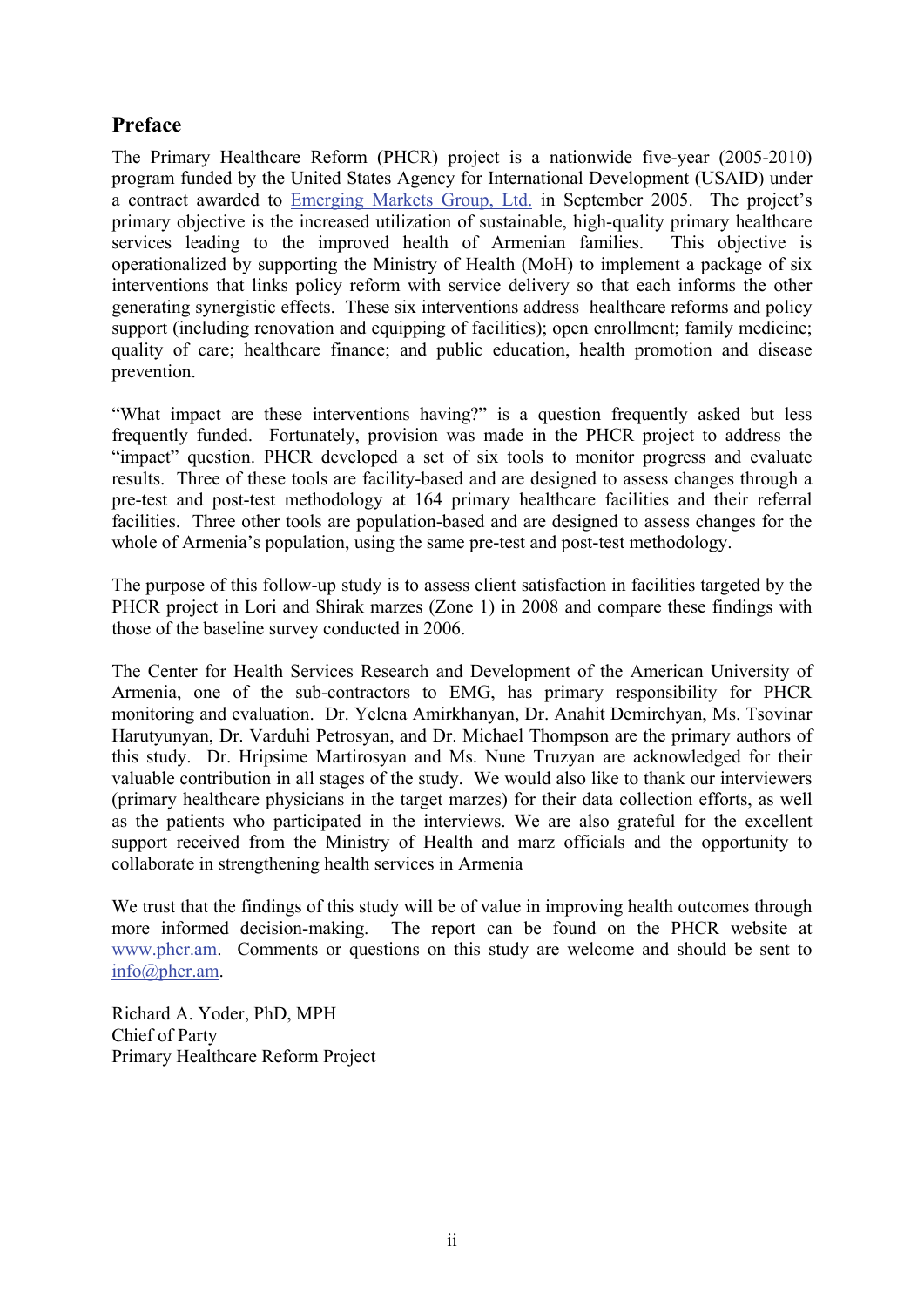## **Table of contents**

| 1.                         |  |
|----------------------------|--|
| 2.                         |  |
|                            |  |
|                            |  |
|                            |  |
| Results.<br>3 <sub>1</sub> |  |
|                            |  |
|                            |  |
|                            |  |
|                            |  |
|                            |  |
|                            |  |
| 4.                         |  |
| 5.                         |  |
| 6.                         |  |
|                            |  |
|                            |  |
|                            |  |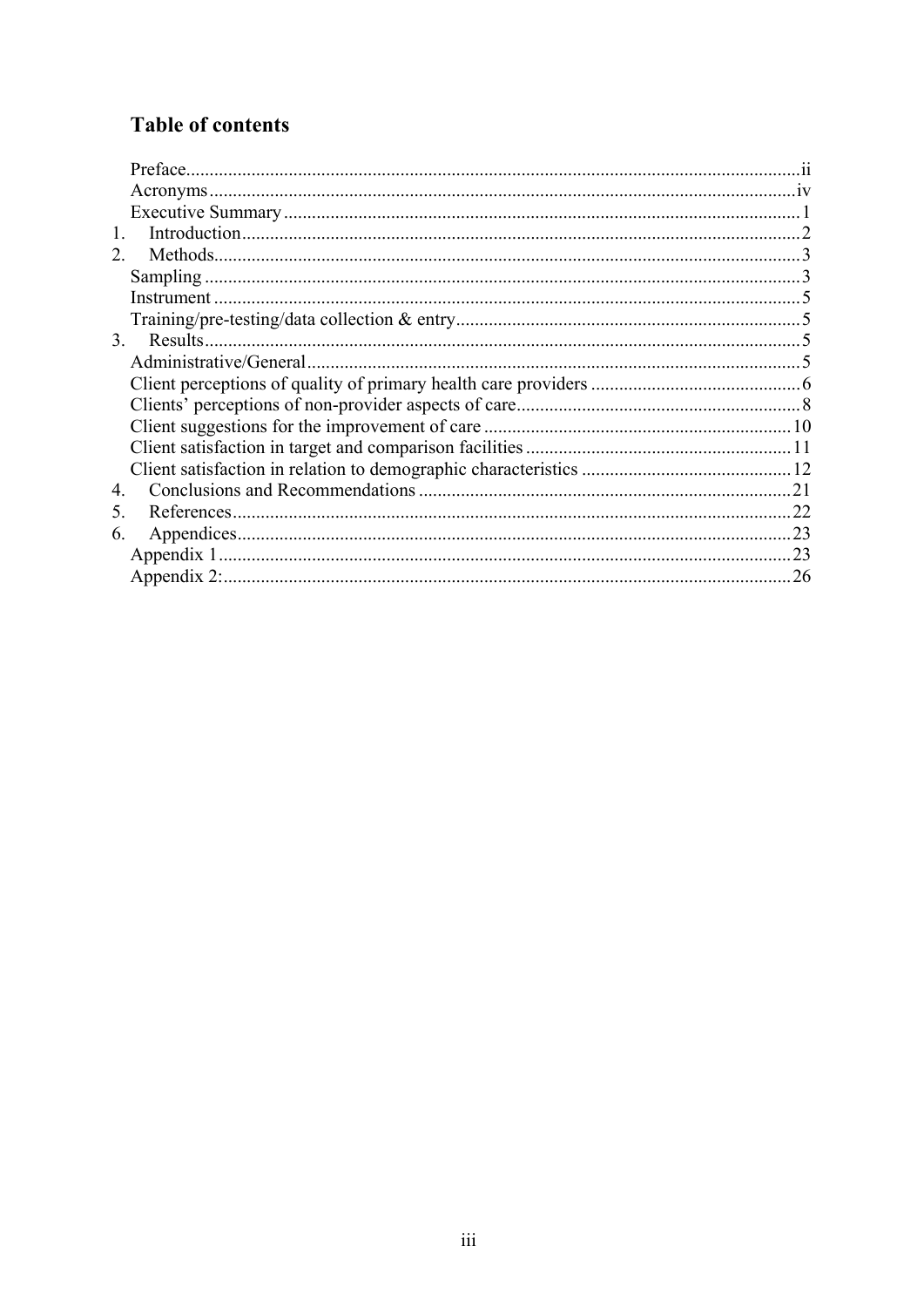## **Acronyms**

| FAP          | Rural Health Post (from Russian abbreviation)      |
|--------------|----------------------------------------------------|
| HC           | <b>Health Center</b>                               |
| M&E          | Monitoring and Evaluation                          |
| <b>PHC</b>   | Primary Health Care                                |
| <b>PHCR</b>  | Primary Health Care Reform                         |
| <b>PMP</b>   | Performance Management Plan                        |
| <b>SD</b>    | <b>Standard Deviation</b>                          |
| <b>USAID</b> | United States Agency for International Development |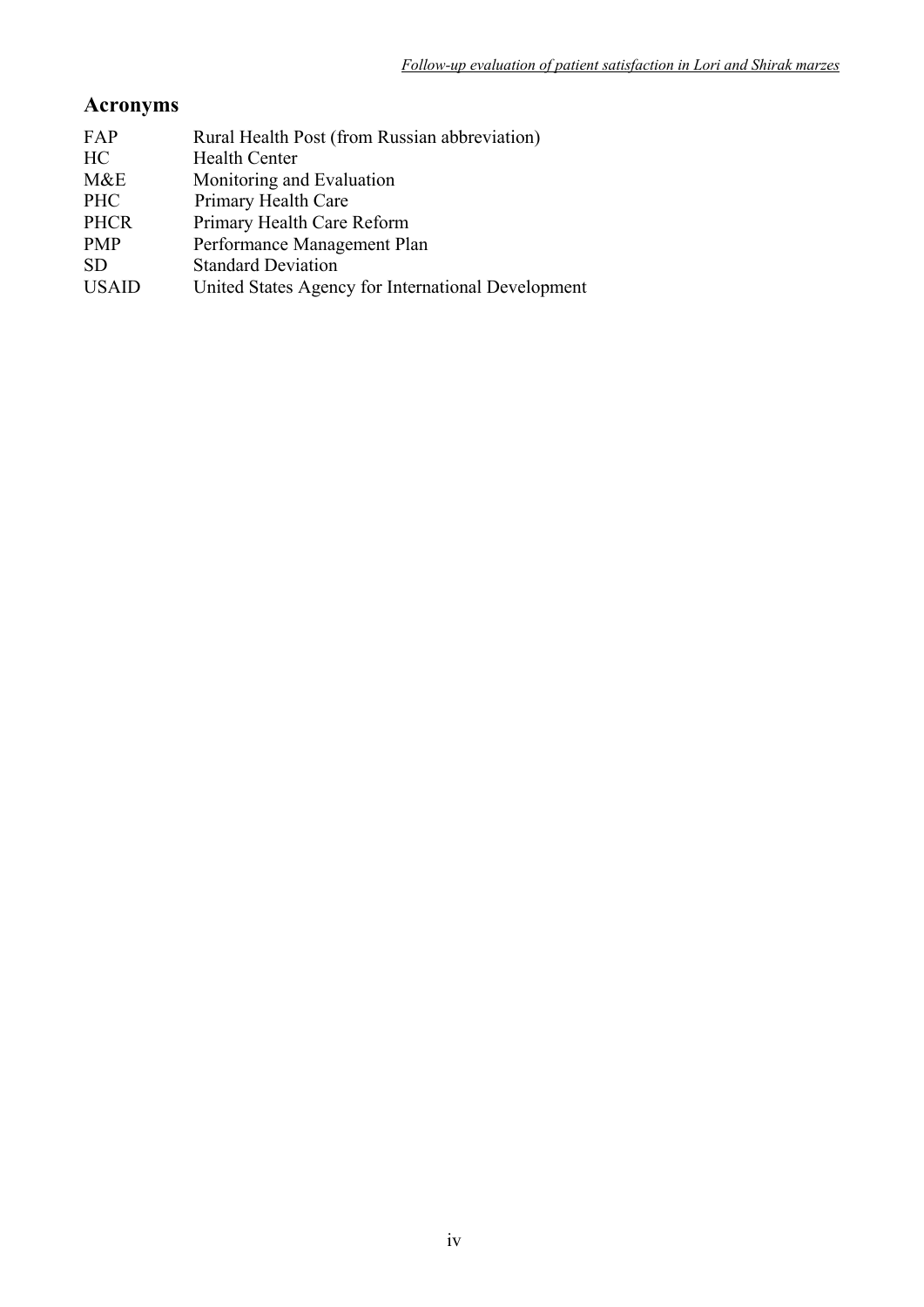## **Executive Summary**

The purpose of this follow-up study is to assess client satisfaction in facilities targeted by the PHCR project in Lori and Shirak marzes (Zone 1) in 2008 and compare these findings with those of the baseline survey conducted in 2006. The survey tracked changes in patients' satisfaction with health care services (a key project performance management plan (PMP) indicator). Besides assessing the general level of client satisfaction with care, this study also investigated client perspectives on specific aspects of health care provision, including patientprovider interactions, availability and confidentiality of care, and facility conditions, thus lending insight into the areas where the project put more efforts to bring in higher quality of care. Similar to the baseline assessment, the follow-up survey utilized stratified random sampling design. Self-administered interviews were conducted with 669 clients of selected primary health care facilities in Lori (333) and Shirak (336) marzes in July 2008.

The data show that patients from target sites were more satisfied with the care received (both provider and non-provider aspects of that care) than patients from comparison sites. Approximately 85% of respondents from the target group were satisfied with care received, rating it as excellent or good at follow-up, compared to 77% at baseline. At follow-up, target group respondents were significantly more satisfied with providers  $(93.9\% \text{ vs. } 87.1\%, \text{ p} < 0.05)$ . Statistically significant difference was also found between baseline and follow-up assessment of satisfaction with non-provider aspects of care (other than provider qualities) among target group respondents (75.5% vs. 62.2%). Significant positive association was observed between target group respondents' educational level and perceived standard of living and their assessment of care at follow-up. No association was observed between satisfaction with care and average monthly household income. Lori respondents were generally more satisfied with care than those from Shirak. Access issues remain important for respondents. Increasing free drug supplies, increasing salaries of providers, and buying necessary equipment were the most frequent suggestions made by respondents for improving care in PHC facilities both at baseline and follow-up.

Analysis and comparison of the baseline and follow-up data demonstrate that the project is working as intended. Despite higher satisfaction with care and provider in the target group compared to the comparison group respondents, still about 20% of respondents in target group mentioned that they did not receive complete explanations from their physicians, suggesting need for further improvement of physicians' counseling skills.

Access to free or discounted medicines is one of the most commonly mentioned concerns by patients. About one-third of target group and comparison respondents could not get all medicines prescribed during the last visits, as well as more than half of respondents did not report receiving free of charge or discounted medicines at the time of the last visit. Addressing this concern would decrease financial burden for patients and lead to better treatment outcomes and higher satisfaction in future.

Though slight differences in satisfaction exist across marzes, target group respondents are more satisfied with care in both marzes than the comparison group respondents. For future actions it is important to consider clients' suggestions for improving care listed by patients during baseline and follow-up assessments. Among most often mentioned suggestions were improving free drug supply and provision of PHC facilities with equipment. Exploring reasons for difference in patient satisfaction between marzes would facilitate building more specific and targeted patient satisfaction projects in future.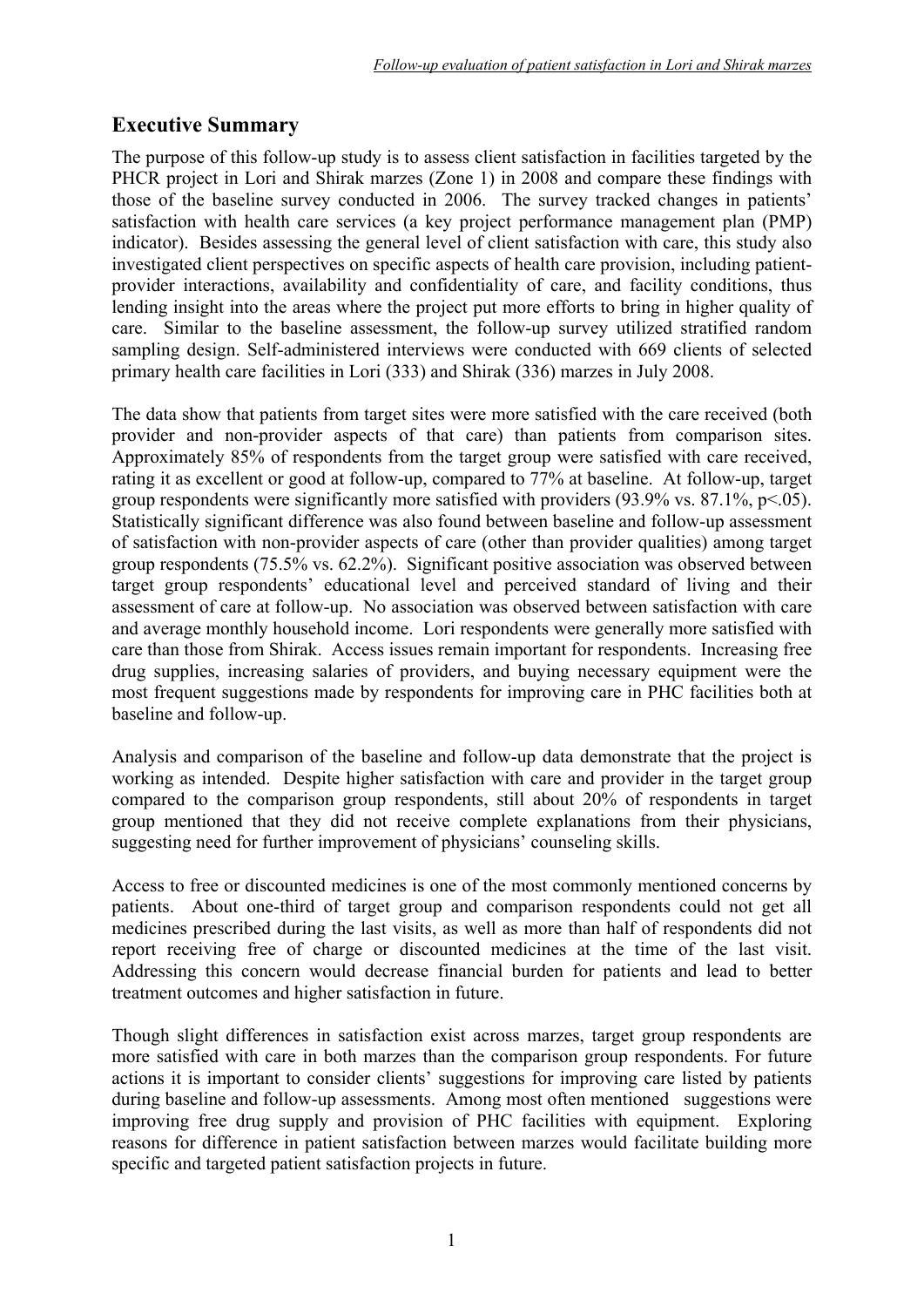## **1. Introduction**

The Primary Healthcare Reform (PHCR) project is a nationwide five-year (2005-2010) program funded by the United States Agency for International Development (USAID) under a contract awarded to Emerging Markets Group, Ltd. in September 2005. The project's primary objective is the increased utilization of sustainable, high-quality primary healthcare services leading to the improved health of Armenian families. This objective is operationalized by supporting the Ministry of Health (MoH) to implement a package of six interventions that links policy reform with service delivery so that each informs the other generating synergistic effects. These six interventions address healthcare reforms and policy support (including renovation and equipping of facilities); open enrollment; family medicine; quality of care; healthcare finance; and public education, health promotion and disease prevention.

The six main components of PHCR project are run in partnership with IntraHealth International Inc., American University of Armenia, and Overseas Strategic Consulting, Ltd. and include the following activities:

- **Expansion of Reforms**: assisting the Government in establishing a supportive regulatory environment for the advancement of reforms; renovating and equipping PHC facilities nationwide; designing and delivering training to facility management
- **Family Medicine**: developing up-to-date curricula and training materials for continuous medical education; supporting independent family medicine group practices; providing training to family physicians and nurses
- **Open Enrollment**: introducing the open enrollment model, where every resident registers with a PHC physician, in the Armenian healthcare sector to promote customer-oriented services by fostering competition among providers
- **Quality of Care**: improving the quality of care by introducing state-of-the-art quality standards and quality assurance procedures; introducing provider licensing and accreditation regulations
- **Healthcare Finance**: increasing the transparency and efficiency of the distribution of healthcare funds through improved service costing and performance-based contracting practices; enhancing accountability at the facility level; facilitating the use of National Health Accounts
- **Public Education**: enhancing awareness about PHC services offered; improving understanding of open enrollment and acceptance of family medicine providers; promoting healthy lifestyle and health-seeking behavior.

Like many of the former Soviet Republics, Armenia's entire health care system deteriorated following independence in 1991. Access to health care, its affordability, and its quality have declined, negatively impacting the health status of the population (1).

Although these negative changes in the health care system were universal and well-known throughout the country, several recent assessments of patient perspectives on the quality of primary health care services failed to provide sufficient and compelling information that reflected the true state of services (2, 3). Despite the lack of necessary equipment and supplies, the inadequate communication between health care providers and clients, and the extremely poor physical conditions of facilities, the levels of patient<sup>1</sup> satisfaction with care

 1 The terms "patient" and "client" are used interchangeably in this report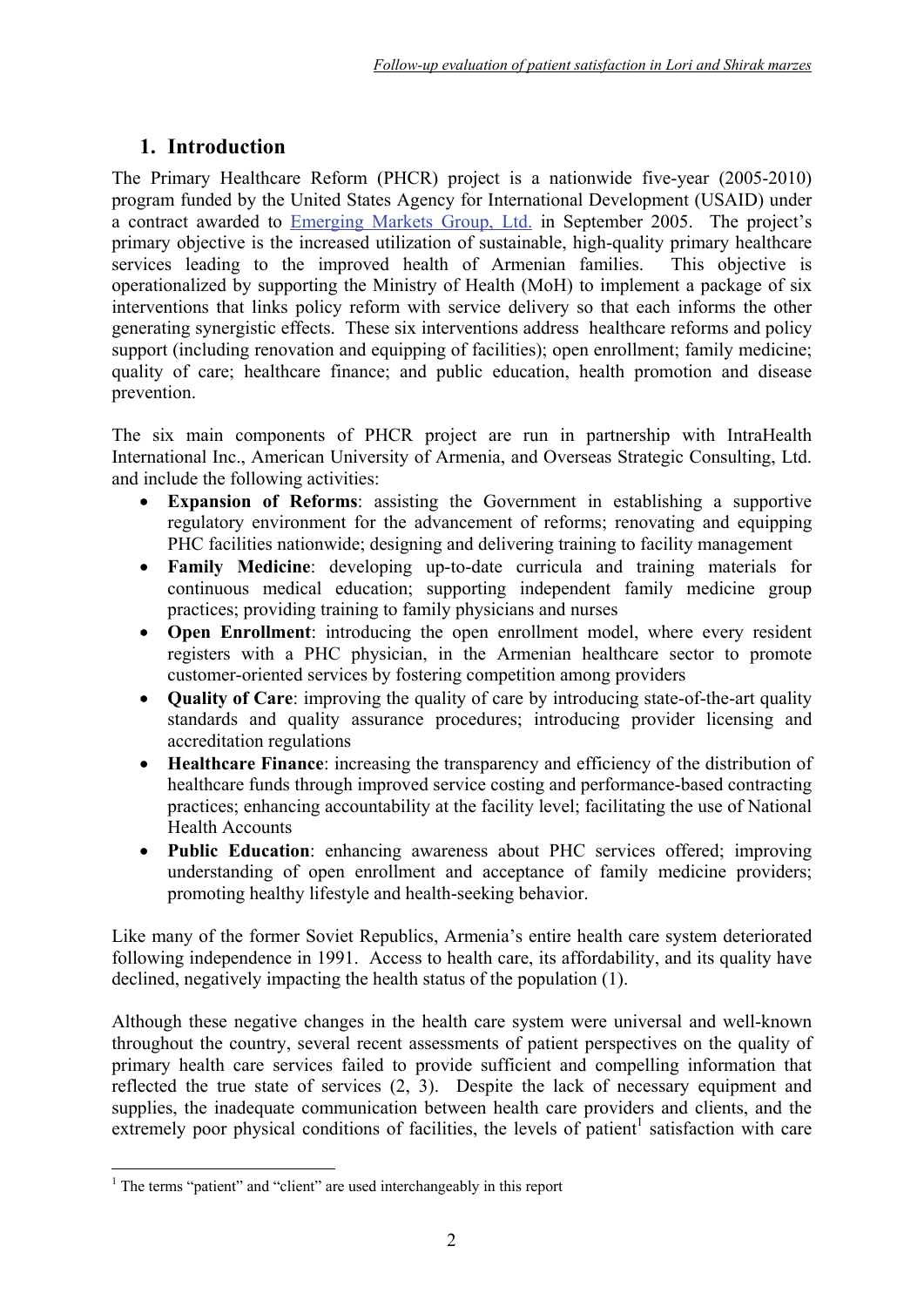remain high, even in most underprivileged populations living in remote rural areas. While patient satisfaction has long been considered an important component when measuring health outcomes and quality of care (4), the role of patient expectations, demographic characteristics, and other factors specific to the country/setting where the satisfaction studies are conducted should not be underestimated. Taking this into consideration, the current study used several measurements which would explore the opinions of patients about non-provider aspects of care in target facilities upon completion of project activities and compared them to the baseline values. Additional analyses investigated the link between satisfaction and demographic characteristics.

## **2. Methods**

#### **Sampling**

1

Client satisfaction is a key indicator included in Primary Health Care Reform (PHCR) project's Performance Management Plan. This study design facilitated annual measuring and reporting of the indicator by providing a sample representative of the areas targeted by the project. The study design also facilitated the differentiation of project-specific changes from those that could possibly have arisen due to historical or other factors unrelated to the project. Taking into account these factors and the issues of feasibility, the Monitoring and Evaluation (M&E) team used a quasi-experimental pre-post non-equivalent comparison design using a cluster sampling method (5).

For baseline and follow-up surveys the sample size was calculated using STATA software using the formula for two sample comparison of proportions, so as to detect a 10% pre-post difference in satisfaction level within the target group, with alpha error<sup>2</sup> of 0.05, and power<sup>3</sup> of 0.75. The resulting sample size was 196 per marz. The sample size for the comparison group was limited by feasibility and budgetary constraints, but was sufficient to detect practically significant differences between target and comparison groups at baseline and at follow-up. The same formula for two sample comparison of proportions was used, but with power set to 0.65 and the size of the target group as reported above. The calculated sample size for the comparison group was 140 per marz. The sample was collected in clusters of 14 respondents, selected from the list of the most recent clients of the selected facility. The cluster size of 14 ensures a satisfactory level of diversity within the sample while maximizing efficiency of the data collection process. Given that cluster membership was based on a series of sequential visitors to the clinic, design effect was considered to be negligible in calculating the sample size.

Of the 30 health facilities targeted by the PHCR project in Lori marz (consisting of three polyclinics, four health centers, five ambulatories, and 18 village health posts), 14 were selected through stratified random sampling to ensure that all the types of targeted facilities were represented in the sample proportionate to their distribution in the pool of targeted facilities. Two polyclinics, four ambulatories, and eight village health posts constituted the sample for Lori (one cluster of 14 people per facility, 14 clusters in total). Ten comparison

<sup>&</sup>lt;sup>2</sup> *Alpha error*- the statistical error made in testing a hypothesis when it is concluded that a result is positive when it really is not.

<sup>&</sup>lt;sup>3</sup> *Power* - number or percentage that indicates the probability a study will detect a statistically significant effect when there is a true effect. For example, a power of 75 percent (or 0.75) means that a survey or study (when conducted repeatedly over time) is likely to produce a statistically significant result 75 times out of 100.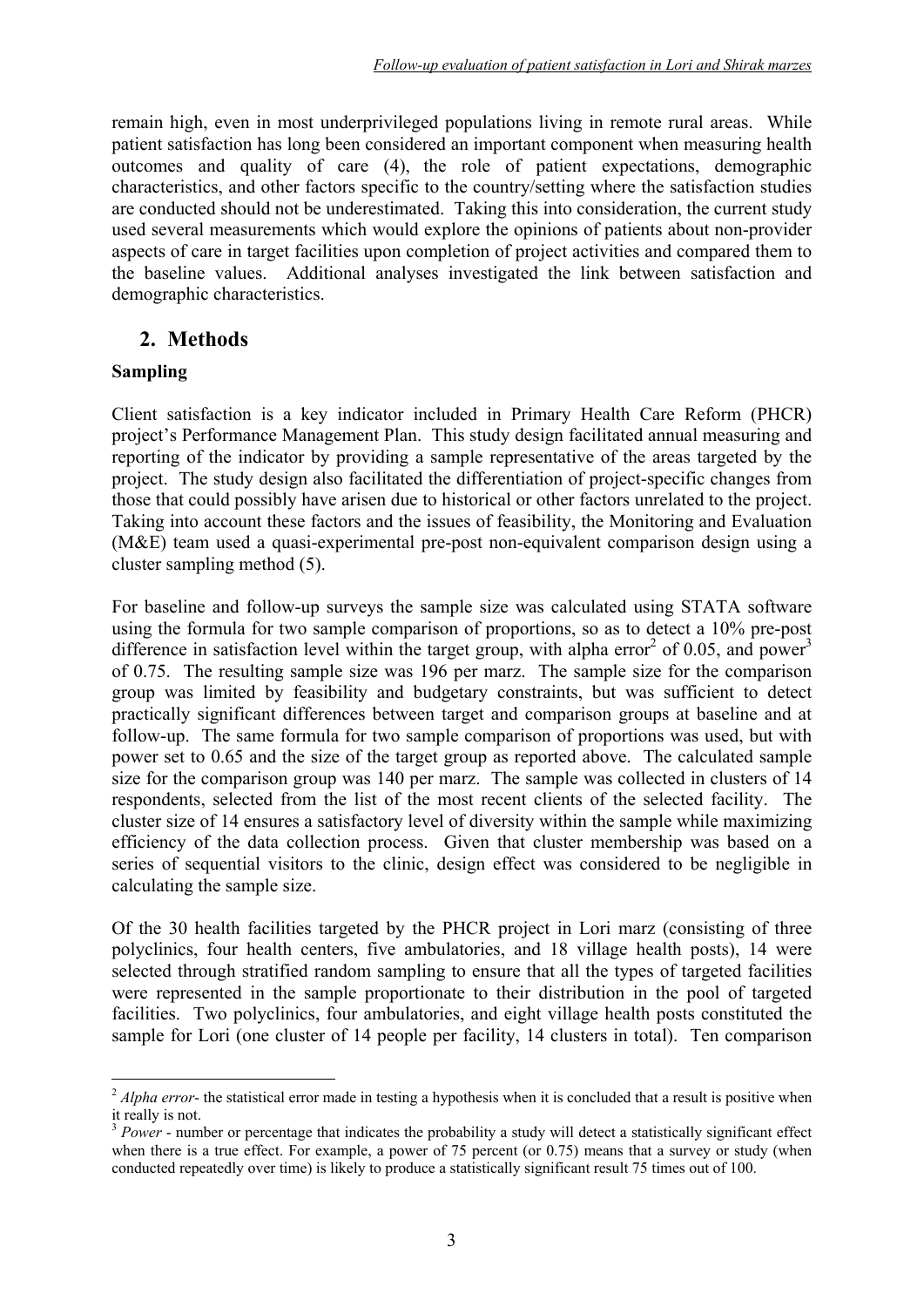facilities (one polyclinic, three ambulatories, and six village health posts) constituted the comparison group in Lori marz. The same selection technique was applied to draw the 14 clusters from the 31 targeted facilities that comprise the Shirak sample for the baseline survey. By the time of follow-up survey two target facilities initially included in the baseline assessment in Shirak marz were excluded from the list of project target sites and were considered as comparison facilities. Thus, 12 clusters (two health centers, two ambulatories, and eight village health posts) were selected as target sites in Shirak marz. Similarly, 12 clusters (two polyclinics, one ambulatory, one health center, and eight village health posts) were drawn from the non-intervention facilities from Shirak marz to constitute the comparison group (Table 1).

Three interviewers completed 24 clusters (14 for target facilities and ten for comparisons in Lori marz and twelve target and comparison facilities in Shirak marz). For each cluster, the names and addresses of the 25 most recent clients of the selected facility were taken from the facility's journal of visits. The interviewers visited the selected addresses and provided a self-administered questionnaires to an eligible respondent until 14 questionnaires were distributed. The completed questionnaires were collected in envelopes (distributed along with the questionnaires) sealed by the respondents to ensure the confidentiality of the data.

| <b>Marz</b>                 | <b>Facility</b>                     |  |  |  |
|-----------------------------|-------------------------------------|--|--|--|
| <b>Target site</b>          | <b>Comparison site</b>              |  |  |  |
| Lori                        |                                     |  |  |  |
| Haghpat FAP<br>1.           | 1. Karinj FAP                       |  |  |  |
| Dsegh MC (ambulatory)<br>2. | <b>Bovadzor FAP</b><br>$\mathbf{2}$ |  |  |  |
| 3.<br>Shamut FAP            | Gyulagarak FAP<br>3 <sub>1</sub>    |  |  |  |
| 4. Shnogh ambulatory        | 4. Kurtan ambulatory                |  |  |  |
| 5. Teghut FAP               | 5. Pambak FAP                       |  |  |  |
| Tashir polyclinic<br>6.     | 6. Arjut FAP                        |  |  |  |
| 7. Lernahovit FAP           | 7. Vanadzor #1 polyclinic           |  |  |  |
| 8. Lernapat ambulatory      | Shahumyan ambulatory<br>8.          |  |  |  |
| 9 Lermontov FAP             | 9. Bazum FAP                        |  |  |  |
| 10. Spitak polyclinic       | 10. Shenavan ambulatory             |  |  |  |
| 11. Lernantsk FAP           |                                     |  |  |  |
| 12. Lusaghbyur FAP          |                                     |  |  |  |
| 13. Sarahart FAP            |                                     |  |  |  |
| 14. Jrashen ambulatory      |                                     |  |  |  |
| <b>Shirak</b>               |                                     |  |  |  |
| 15. Kamo FAP                | 11. Polyclinic #2**                 |  |  |  |
| 16. Hovit FAP*              | 12. "Enrique Matie" polyclinic      |  |  |  |
| 17. Karnut FAP*             | 13. Shirak FAP**                    |  |  |  |
| 18. Maisyan ambulatory      | 14. Azatani ambulatory              |  |  |  |
| 19. Hovuni FAP*             | 15. Mets Sariar FAP                 |  |  |  |
| 20. Akhurik ambulatory      | 16. Gharibjanyan FAP                |  |  |  |
| 21. Arapi FAP*              | 17. Hayrenyats FAP                  |  |  |  |
| 22. Voskehask FAP*          | 18. Sarnaghbyur HC                  |  |  |  |
| 23. Panik HC                | 19. Gusanagyugh FAP                 |  |  |  |
| 24. Isahakyan FAP           | 20. Hoghmik FAP                     |  |  |  |
| 25. Shirakavan FAP          | 21. Torosgyugh FAP                  |  |  |  |
| 26. Amasia HC               | 22. Goghovit FAP                    |  |  |  |

**Table 1. PHC facilities (target and comparison groups), Zone 1 follow-up** 

\*CHC established

\*\**Excluded as a target site after the baseline survey*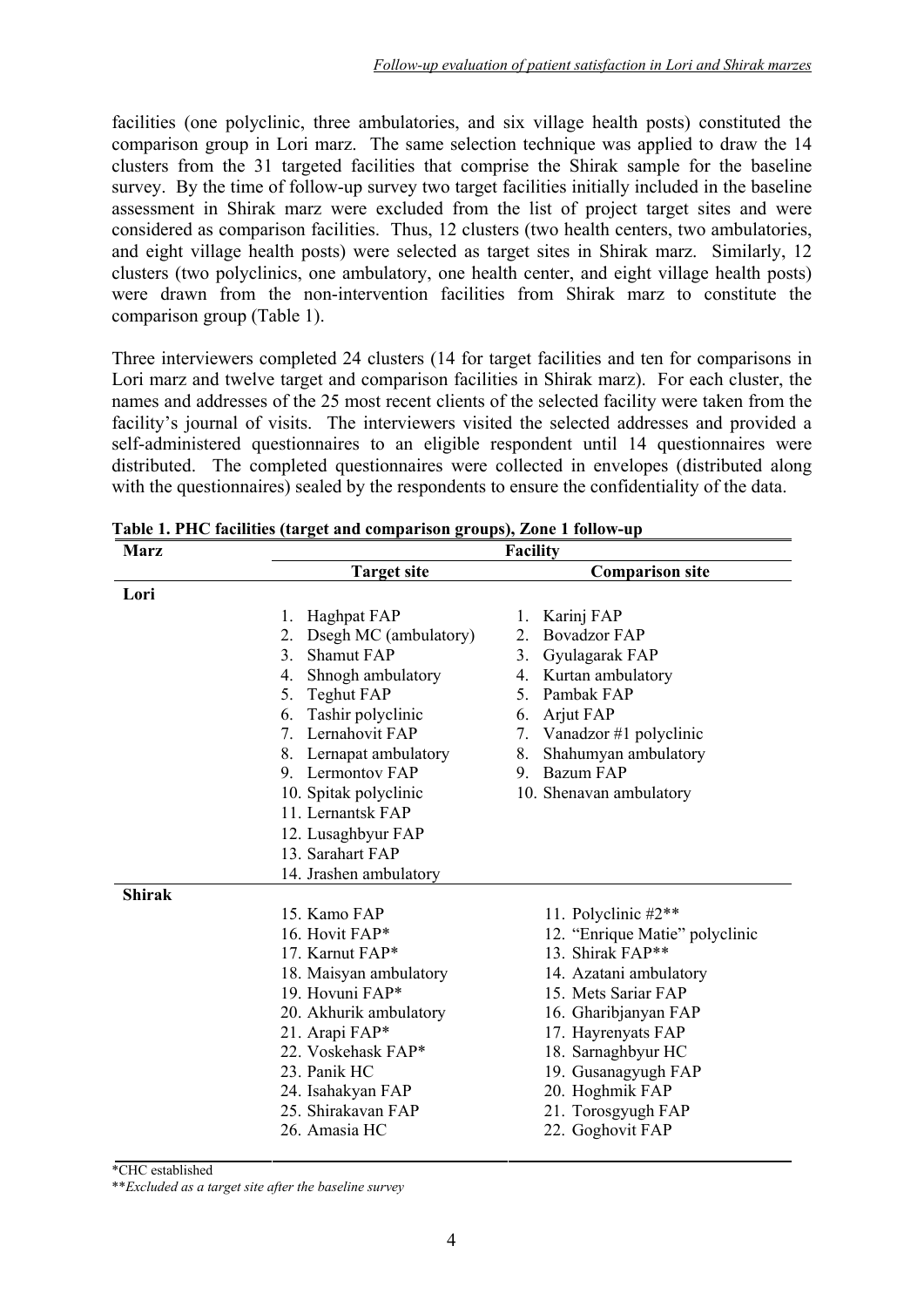#### **Instrument**

The survey instrument (Appendix 1) used for the baseline assessment, with some modifications, was used for the follow-up survey. It included the following domains:

- 1. Respondent's perception of the quality of care provided by a doctor or a nurse during his/her last visit to the primary health care facility (mainly focused on provider's communication skills and patient-provider interaction)
- 2. Accessibility of care
- 3. Confidentiality of care
- 4. Respondent's ability to get prescribed medicines
- 5. Facility conditions
- 6. Willingness to visit the same provider/recommend provider to friends/relatives
- 7. Overall assessment of the care received
- 8. Respondents' suggestions to improve services at the clinic
- 9. Brief demographic characteristics

The instrument contained questions to collect socio-demographic information, including average monthly household income and perceived standard of living. In addition to distributing the self-administered questionnaires, the interviewers completed journal forms (Appendix 2) where they recorded information regarding the interview and selection processes to document compliance with the sampling protocol and response patterns.

#### **Training/pre-testing/data collection & entry**

Interviewer training and pre-testing lasted one day in each marz. The PHCR M&E Team developed and delivered to interviewers a training guide containing important information regarding the research objectives, methods, sampling/interview administration, and timeline. Three interviewers in Lori marz and three interviewers in Shirak marz participated in this assessment. The interviewers received all the items necessary to conduct the fieldwork, including facility code lists, journal forms, maps, instruments in Armenian and Russian, envelopes, folders, and pencils. Data collection took place in July 2008. The staff of the Center for Health Services Research and Development of the American University of Armenia, trained by the Project's M&E Team, entered the collected data into SPSS 11 statistical package. Double entry and subsequent cleaning ensured the precision of the entered information.

### **3. Results**

#### **Administrative/General**

A total of 669 respondents participated in the patient satisfaction follow-up survey. Overall, it took 889 attempts to complete 669 interviews (75.3% response rate). The primary reason for non-response was absence of all household members (8.4%) or absence of the eligible respondent (4.6%), or absence of respondents meeting study requirements at the moment of interview (4.4%). Of 669 respondents, 362 were from target facilities (194 from Lori and 168 from Shirak) and 307 from comparison facilities (139 from Lori and 168 from Shirak). Tables 2 and 3 summarize socio-demographic characteristics of participants.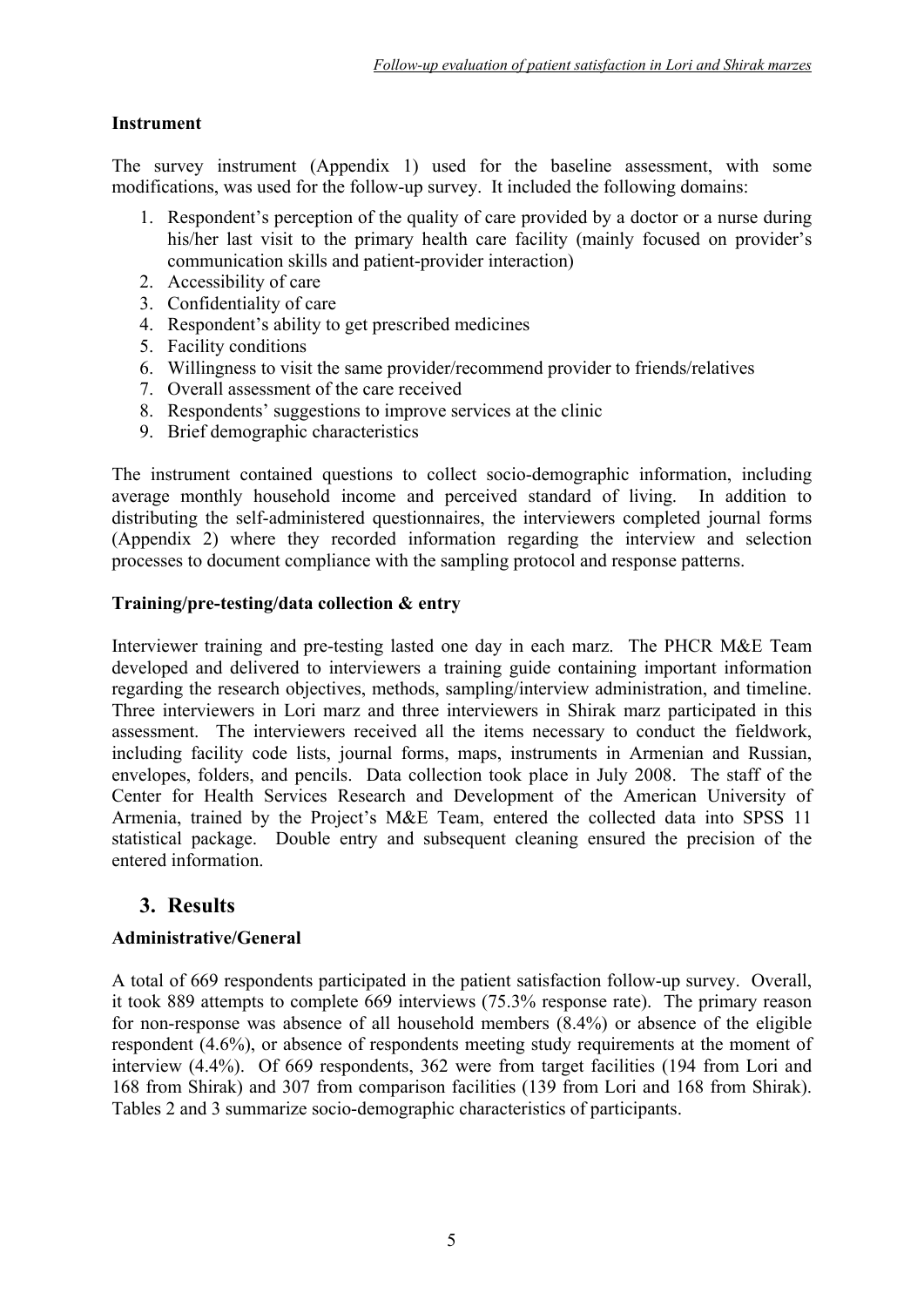|                                               | Lori           |               | <b>Shirak</b>  |               |
|-----------------------------------------------|----------------|---------------|----------------|---------------|
|                                               | $2006$ (n=336) | $2008(n=333)$ | $2006$ (n=348) | $2008(n=336)$ |
| Mean age (years) mean $(n)$ <sup>*</sup> , ** | 46.6(316)      | 42.3(321)     | 39.4 (326)     | 43.2(315)     |
| Level of education $\%$ (n)*                  |                |               | $***$          | $***$         |
| 1. School $(< 10$ years)                      | 17.4(55)       | 11.0(36)      | 5.5(18)        | 11.3(37)      |
| 2. School $(10 \text{ years})$                | 42.9 (136)     | 44.6 (146)    | 38.5 (126)     | 41.4(135)     |
| 3. Professional/technical (10-13 years)       | 22.1(70)       | 26.3(86)      | 32.4(106)      | 27.9(91)      |
| 4. Institute / University or Postgraduate     | 17.7 (56)      | 18.0(59)      | 23.5(77)       | 19.3 (63)     |
| Gender $% (n)$                                |                |               |                |               |
| Male                                          | 15.9(51)       | 18.8(62)      | 15.3(50)       | 14.5(47)      |
| Female                                        | 84.1 (270)     | 81.2 (267)    | 84.7 (277)     | 85.5 (277)    |

\*statistically significant difference between marzes at baseline,  $p \le 0.05$ 

\*\*statistically significant difference between baseline and follow-up, p≤ 0.05

The mean age of respondents in the target sites was 42.7 (spanning from 16 to 87) and 43.4 in the comparison sites (spanning from 16 to 90); the mean age of respondents in Lori was 42.3 (ranging from 16 to 90) and in Shirak 43.2 (ranging from 16 to 84). Fewer respondents from Shirak had higher level of education compared to baseline  $(p^4 < 0.05)$ . Majority of respondents were females; the percentage was slightly higher at follow-up in Shirak than in Lori, but the difference was not statistically significant. The target group contained significantly more female respondents than the comparison group at follow-up (87.2% vs.78.7%).

| Table 3. Socio-demographic characteristics of participants by target/comparison facilities |  |  |  |  |
|--------------------------------------------------------------------------------------------|--|--|--|--|
|--------------------------------------------------------------------------------------------|--|--|--|--|

|                                           | <b>Target</b>  |               | Comparison     |               |
|-------------------------------------------|----------------|---------------|----------------|---------------|
|                                           | $2006$ (n=377) | $2008(n=362)$ | $2006$ (n=307) | $2008(n=307)$ |
| Mean age (years) mean (n)                 | 43.7 (348)     | 42.3 (348)    | 42.0(294)      | 43.1(295)     |
| Level of education $\%$ (n) $*$           |                |               |                |               |
| 1. School $(< 10$ years)                  | 15.4(54)       | 11.1(39)      | 6.5(19)        | 11.2(34)      |
| 2. School $(10 \text{ years})$            | 44.3 (155)     | 40.6(142)     | 36.4(107)      | 45.9 (139)    |
| 3. Professional/technical (10-13 years)   | 20.9(73)       | 28.9(101)     | 35.0(103)      | 25.1(79)      |
| 4. Institute / University or Postgraduate | 19.4(68)       | 19.4 (68)     | 22.1(65)       | 17.8(54)      |
| Gender $\%$ (n)**                         |                |               |                |               |
| Male                                      | 14.7(52)       | 12.8(45)      | 16.6(49)       | 21.3(44)      |
| Female                                    | 85.3 (301)     | 87.2 (307)    | 83.4 (246)     | 78.7 (237)    |

\*statistically significant difference between target and comparison respondents at baseline,  $p \le 0.05$ 

\*\*statistically significant difference between target and comparison respondents at follow-up, p≤ 0.05

#### **Client perceptions of quality of primary health care providers**

1

The respondents were asked a set of questions investigating their opinion about the health care provider they contacted during their last visit to a primary health care facility. Several statistically significant differences were found between the comparison and target groups (Table 4). More respondents from target sites agreed that providers were attentive, caring, thorough enough, skillful, and respectful. About 10% more respondents from target sites

<sup>&</sup>lt;sup>4</sup> *P-value* is a measure of statistical significance and shows the probability that a difference between groups happened by chance. An example would be differences in the average birth weight of newborns in two different income groups. A lower P value for any difference in outcomes indicates a lower probability that the difference was a result of chance. Results with a low P value are considered statistically significant. For example, a pvalue of .01 ( $p = .01$ ) means there is a 1 in 100 chance the result occurred by chance. For most social science research, a p-value of .05 or less is considered acceptable.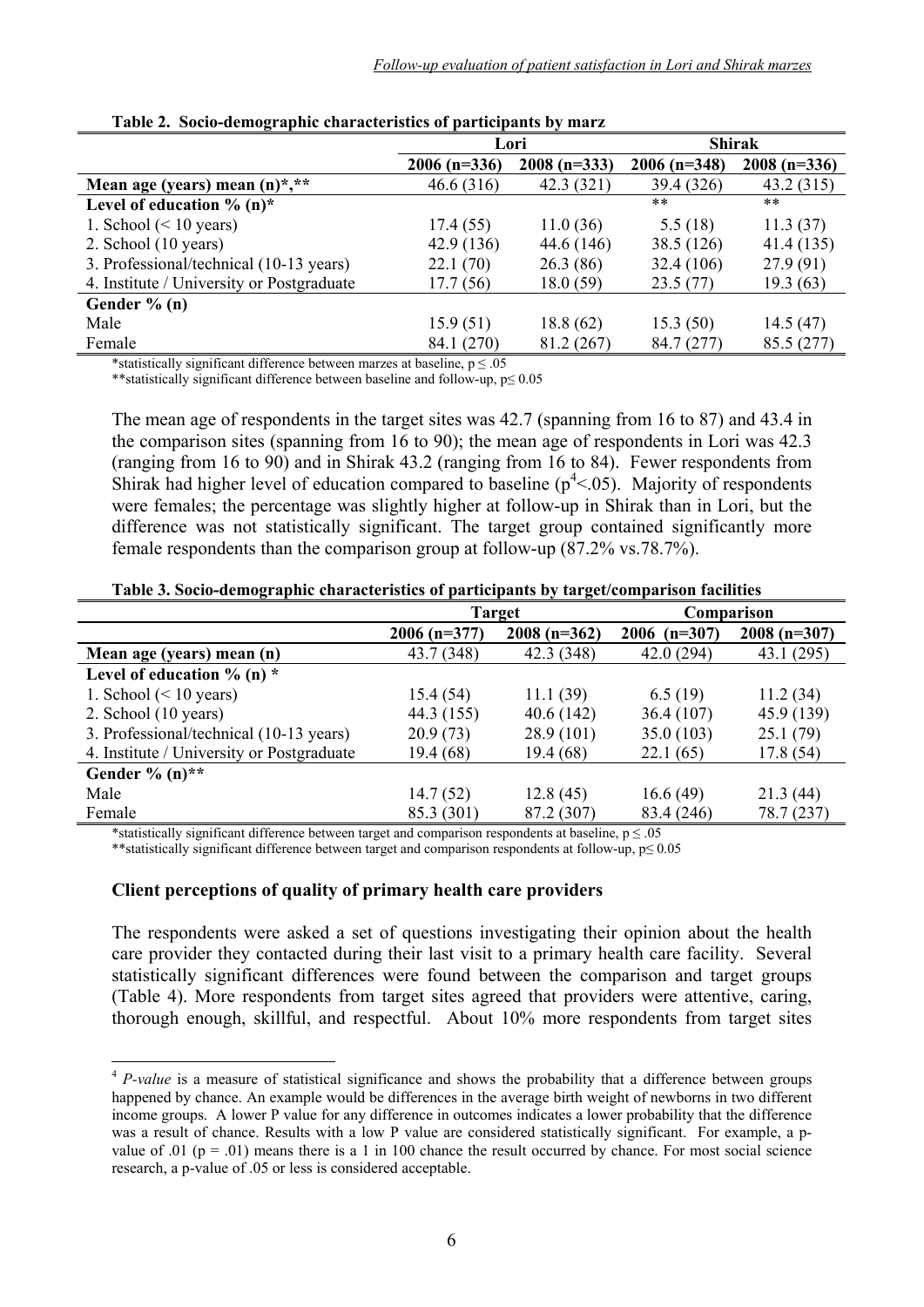mentioned that providers gave complete explanations and about 6% more respondents from target sites agreed that providers helped them to understand their illness. Table 5 summarizes differences in patients' perceptions from baseline to follow-up.

A summative score, which included all 15 variables, was computed. A score of "2" was given to each positive ("yes") reply, "1" to "to some extent" reply, and "0" to negative replies. The summative score was divided by the number of items in the scale resulting in a maximum possible score of 2.0. The mean score in the target group was significantly higher at follow-up (1.83 vs. 1.75), while the mean score did not change significantly in the comparison group (1.75 vs. 1.78), which suggests the effectiveness of project activities in target sites. The summative score was recoded into a dichotomous variable, which grouped respondents scoring > 1.5 into "satisfied" category, and respondents scoring less than 1.5 into "not satisfied". The analysis showed that more respondents in the target group were satisfied with their provider's attitude at follow-up compared to baseline  $(93.9\%$  vs. 87.1%, the difference is statistically significant). The proportion of patients satisfied with provider increased from 86.6% to 88.6% among comparison respondents, however, this difference was not statistically significant.

| Attitude and qualities of  | Target $(n=358)$ |          | Comparison (n=307) |            |                       |                |
|----------------------------|------------------|----------|--------------------|------------|-----------------------|----------------|
| a physician/nurse $% (n)$  | Yes              | To some  | No                 | Yes        | To some               | N <sub>0</sub> |
|                            |                  | extent   |                    |            | extent                |                |
| Was really attentive to    | 96.9 (347)       | 2.2(8)   | 0.8(3)             | 92.6(275)  | 5.7(17)               | 1.7(5)         |
| you*                       |                  |          |                    |            |                       |                |
| Appeared to enjoy caring   | 95.5 (399)       | 3.4(12)  | 1.1(4)             | 90.3 (269) | 8.4(25)               | 1.3(4)         |
| for you*                   |                  |          |                    |            |                       |                |
| Seemed impatient           | 30.3(105)        | 10.1(35) | 59.5 (206)         | 30.1(83)   | 15.9(44)              | 54.0 (149)     |
| Gave complete              | 78.1 (274)       | 9.7(34)  | 12.3(43)           | 69.3 (190) | 17.2(47)              | 13.5(37)       |
| explanations*              |                  |          |                    |            |                       |                |
| Talked down to you         | 6.4(22)          | 4.6(16)  | 89.0 (307)         | 5.8(16)    | 6.5(18)               | 87.7 (243)     |
| Was not thorough enough*   | 10.9(36)         | 9.4(31)  | 79.8 (264)         | 16.5(45)   | 14.0(38)              | 69.5 (189)     |
| Considered your            | 82.1 (285)       | 14.4(50) | 3.5(12)            | 74.3 (208) | 13.2(37)              | 12.5(35)       |
| preferences regarding your |                  |          |                    |            |                       |                |
| care                       |                  |          |                    |            |                       |                |
| Understood you when you    | 94.1 (334)       | 4.5(16)  | 1.4(5)             | 84.2 (250) | 10.8(32)              | 5.1(15)        |
| shared your problems       |                  |          |                    |            |                       |                |
| Seemed disorganized and    | 6.7(23)          | 1.4(5)   | 91.9 (317)         | 7.5(21)    | $\overline{5.7}$ (16) | 86.7 (242)     |
| flustered*                 |                  |          |                    |            |                       |                |
| Appeared to be skillful*   | 93.4 (326)       | 5.2(18)  | 1.4(5)             | 86.5 (244) | 11.7(33)              | 1.8(5)         |
| Treated you with respect*  | 97.7 (344)       | 1.7(6)   | 0.6(2)             | 93.0 (264) | 5.6(16)               | 1.4(4)         |
| Explained things in an     | 93.8 (334)       | 5.1(18)  | 1.1(4)             | 90.2(257)  | 9.5(27)               | 0.4(1)         |
| understandable manner†     |                  |          |                    |            |                       |                |
| Made you to feel free to   | 85.2 (294)       | 9.3(32)  | 5.5(19)            | 82.9 (233) | 11.0(31)              | 6.0(17)        |
| ask questions              |                  |          |                    |            |                       |                |
| Helped you to understand   | 92.9 (329)       | 6.5(23)  | 0.6(2)             | 87.4 (249) | 10.5(30)              | 2.1(6)         |
| your illness*              |                  |          |                    |            |                       |                |
| Discussed treatment        | 85.9 (305)       | 11.8(42) | 2.3(8)             | 88.3 (249) | 9.9(28)               | 1.8(5)         |
| options with you           |                  |          |                    |            |                       |                |

\*statistically significant difference,  $p \le 0.05$ 

†marginally statistically significant difference, p=0.054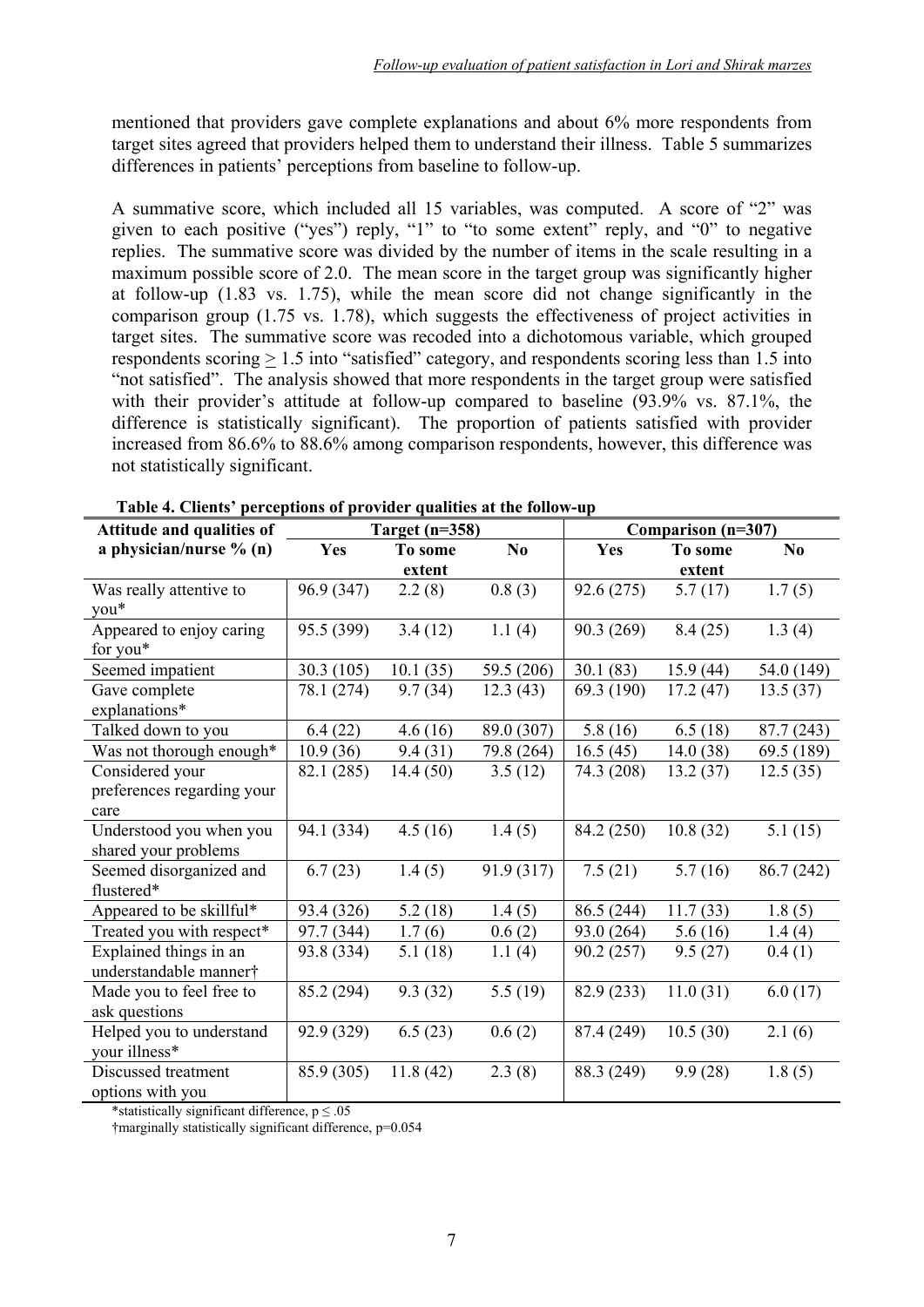| $\cdots$ $\cdots$ $\cdots$                      | <b>Target</b><br>$(n=358)$ | Comparison<br>$(n=307)$ |
|-------------------------------------------------|----------------------------|-------------------------|
| Aspects of care at the clinic % change          | Yes                        | Yes                     |
| Was really attentive to you                     | 3.6                        | 1.8                     |
| Appeared to enjoy caring for you                | 3.0                        | 1.3                     |
| Seemed impatient                                | $-5.7$                     | 3.3                     |
| Gave complete explanations                      | 3.5                        | $-3.4$                  |
| Talked down to you                              | $-4.8$                     | $-0.6$                  |
| Was not thorough enough*                        | $-5.3$                     | 3.7                     |
| Considered your preferences regarding your care | 1.9                        | 4.3                     |
| Understood you when you shared your problems*   | 5.1                        | 4.9                     |
| Seemed disorganized and flustered               | 1.0                        | 2.9                     |
| Appeared to be skillful*                        | 5.8                        | 1.6                     |
| Treated you with respect                        | 2.3                        | $-1.0$                  |
| Explained things in an understandable manner    | 1.7                        | $-0.7$                  |
| Made you to feel free to ask questions*,**      | 7.1                        | 8.2                     |
| Helped you to understand your illness           | 3.3                        | 2.2                     |
| Discussed treatment options with you *,**       | 3.7                        | 9.6                     |

| Table 5. Change (%) in clients' perceptions of provider aspects of quality of care, 2006 to 2008 |  |  |
|--------------------------------------------------------------------------------------------------|--|--|
|                                                                                                  |  |  |

\*statistically significant difference in target respondents,  $p \le 0.05$ 

\*\*statistically significant difference in comparison respondents,  $p \le 0.05$ 

#### **Clients' perceptions of non-provider aspects of care**

A set of questions exploring clients' perceptions regarding general aspects of care received at the last visit was asked (Table 6). Fewer target group respondents mentioned that they had to wait too long to get care at follow-up compared to baseline  $(7.4\% \text{ vs. } 11.5\%, \text{ p} < 0.05)$ . For comparison respondents no statistically significant difference was documented for this aspect of care.

No significant changes were observed for aspects of care such as "difficulty with making appointment" or "confidentiality of care" for both groups. Compared to baseline, a higher percentage of target group respondents reported receiving health education materials to read during their last visit (73.0% at follow-up versus 64.7% at baseline). For the comparison group, this figure remained virtually unchanged (59.9% at baseline and 60.7% at follow-up). The analysis showed that the overwhelming majority of respondents of both the target and comparison groups (91.7% and 90.8%, respectively), did not pay health providers (doctors or nurses) for their care.

More target group respondents assessed clinic conditions (renovation, equipment, and supplies) as satisfactory at follow-up (82.5% versus 58.6% at baseline); while 10% less comparison group respondents rated clinic conditions as satisfactory at follow-up (18.9% versus 28.7% at baseline). More comparison group respondents at follow-up (6%) compared to baseline (2%) rated the cleanliness of the clinic at the time of the visit as unsatisfactory while no change was documented for target group respondents. The analysis showed that about 93.0% of target group respondents would return to the same provider (89.2% at baseline, the difference is statistically significant). At follow-up, about 85.0% of target respondents assessed the care they received in the clinic during their last visit as either "good" or "excellent" compared to 77.1% at baseline. The same indicator decreased from 78.4% at baseline to 70.3% at follow-up in the comparison group.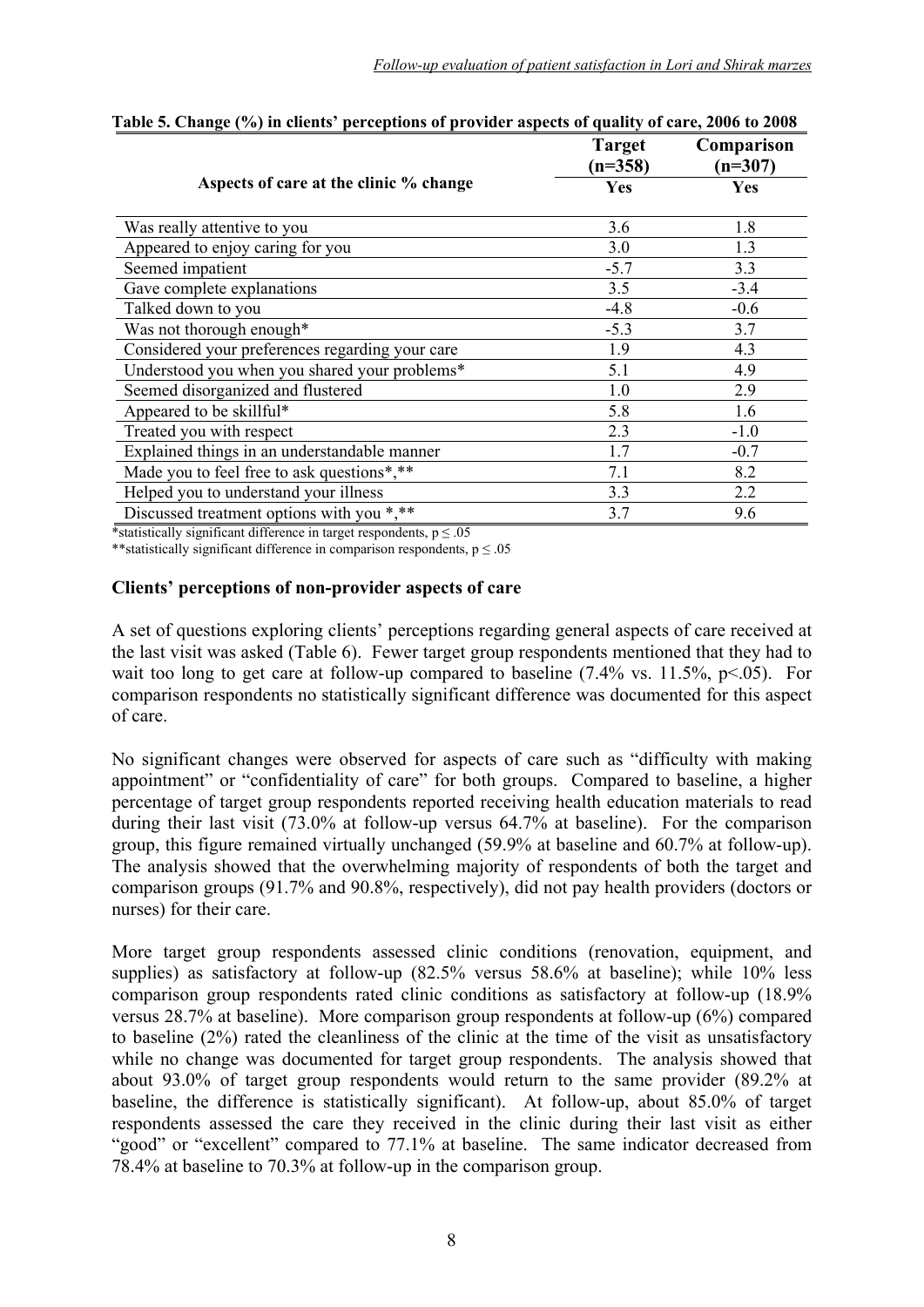Tables 6 and 7 summarize the change in proportion of desired responses regarding nonprovider aspects of care among target group and comparison respondents from baseline to follow-up. For most aspects of care, no significant changes were observed. The highest desired significant change was detected for assessment of physical conditions of the clinic at the time of respondent's last visit: about 25% more target group respondents considered clinic conditions as satisfactory at the follow-up assessment compared to baseline. The level of satisfaction among comparison respondents decreased by about 4% at follow-up compared to baseline.

#### **Table 6. Change (%) in clients' perceptions of non-provider aspects of quality of care, 2006 to 2008**

| Aspects of care at the clinic % change                                         | <b>Target</b><br>$(n=358)$ | Comparison<br>$(n=307)$ |
|--------------------------------------------------------------------------------|----------------------------|-------------------------|
|                                                                                | Yes                        | Yes                     |
| You had to wait too long before receiving the care*                            | $-4.1$                     | 1.1                     |
| It was difficult for you to make an appointment with the provider              | $-2.2$                     | $-2.7$                  |
| People unrelated to you were present during your visit*                        | 10.5                       | $-3.1$                  |
| You received health educational materials for reading*                         | 8.3                        | 0.8                     |
| Do you think the information you shared about yourself with the                | 5.4                        | $-2.9$                  |
| provider will be kept confidential                                             |                            |                         |
| Could you get all the medicines prescribed during your last visit <sup>5</sup> | $-1.4$                     | 4.4                     |
| Did you receive free of charge or discounted medicine during your              | $-1.9$                     | $-1.9$                  |
| last visit*                                                                    |                            |                         |
|                                                                                | <b>Satisfactory</b>        | <b>Satisfactory</b>     |
| How would you assess the cleanness of the clinic at the time of your           | 1.7                        | $-1.4$                  |
| last visit**                                                                   |                            |                         |
| How would you assess the clinic conditions (renovation, equipment,             | 23.9                       | $-3.9$                  |
| supplies) at the time of your last visit*,**                                   |                            |                         |

\*statistically significant difference in intervention respondents,  $p \le 0.05$ 

\*\*statistically significant difference in comparison respondents,  $p \le 0.05$ 

#### **Table 7. Difference (%) in target and comparison respondents' perceptions of non-provider aspects of quality of care, 2006 to 2008**

| Aspects of care at the clinic % change     |               | 2006       |               | 2008       |
|--------------------------------------------|---------------|------------|---------------|------------|
|                                            |               | $(n=358)$  |               | $(n=307)$  |
|                                            | <b>Target</b> | Comparison | <b>Target</b> | Comparison |
|                                            | Yes           | <b>Yes</b> | <b>Yes</b>    | <b>Yes</b> |
| You had to wait too long before receiving  | 11.5          | 10.9       | 7.4           | 12.0       |
| the care*                                  |               |            |               |            |
| It was difficult for you to make an        | 7.9           | 8.4        | 5.7           | 5.7        |
| appointment with the provider              |               |            |               |            |
| People unrelated to you were present       | 25.0          | 19.6       | 14.5          | 16.5       |
| during your visit                          |               |            |               |            |
| You received health educational materials  | 64.7          | 59.9       | 73.0          | 60.7       |
| for reading*                               |               |            |               |            |
| Do you think the information you shared    | 67.7          | 71.7       | 73.1          | 68.8       |
| about yourself with the provider will be   |               |            |               |            |
| kept confidential                          |               |            |               |            |
| Could you get all the medicines prescribed | 67.7          | 61.0       | 66.3          | 65.4       |

<u>.</u>  $<sup>5</sup>$  This and the following question on discounted or free medicine (Tables 6 and 7) have certain limitations. It</sup> was asked to all respondents rather than to respondents eligible for receiving free or discounted medicine.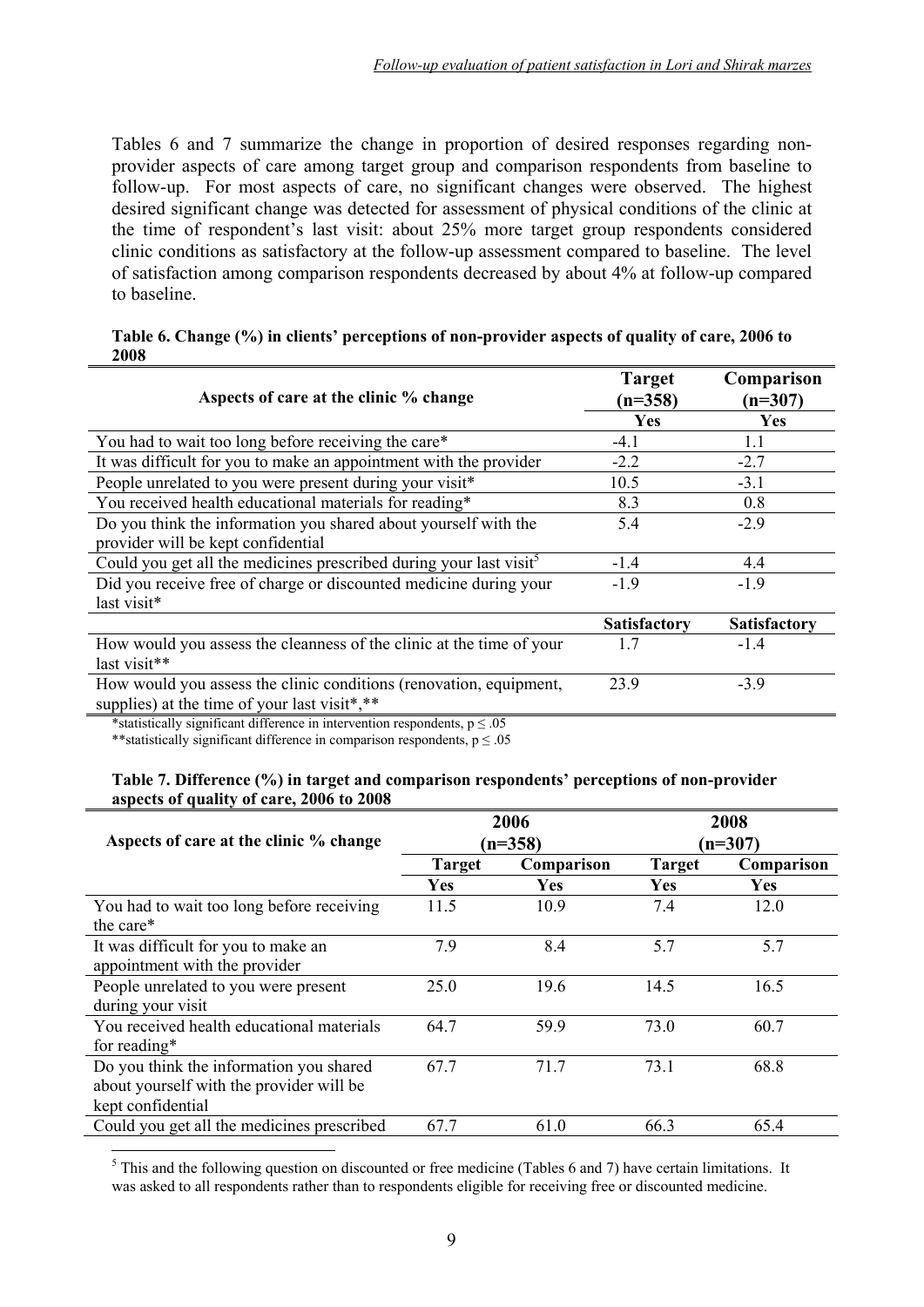|                                             |                     | 2006<br>$(n=358)$   |                     | 2008<br>$(n=307)$   |
|---------------------------------------------|---------------------|---------------------|---------------------|---------------------|
|                                             | <b>Target</b>       | Comparison          | <b>Target</b>       | Comparison          |
| during your last visit*                     |                     |                     |                     |                     |
| Did you receive free of charge or           | 47.1                | 45.7                |                     | 43.8                |
| discounted medicine during your last visit* |                     |                     |                     |                     |
|                                             | <b>Satisfactory</b> | <b>Satisfactory</b> | <b>Satisfactory</b> | <b>Satisfactory</b> |
| How would you assess the cleanness of the   | 91.9                | 90.4                | 93.6                | 89.0                |
| clinic at the time of your last visit       |                     |                     |                     |                     |
| How would you assess the clinic conditions  | 58.6                | 67.4                | 82.5                | 63.5                |
| (renovation, equipment, supplies) at the    |                     |                     |                     |                     |
| time of your last visit*,**                 |                     |                     |                     |                     |

\*statistically significant difference between target and comparison respondents at follow-up,  $p \le 0.05$ 

\*\*statistically significant difference between target and comparison respondents at baseline,  $p \le 0.05$ 

Based on the set of variables mentioned above, a summative score was calculated similar to the score calculated for the perceptions of the provider's quality. Compared to the baseline, the mean score for the target group significantly increased from 1.54 to 1.67, whereas in the comparison group it remained almost unchanged (1.55 at baseline versus 1.53 at follow-up), which suggests effectiveness of project activities in target sites. The summative score was recoded into an ordinal variable, which grouped respondents scoring  $\geq 1.5$  into the "satisfied" category and respondents scoring less than 1.5 into "not satisfied." Respondents' satisfaction with provider and care received is summarized in Table 8.

#### **Table 8. Clients' satisfaction with provider and care**

|                                   |              | Target        |            | Comparison |
|-----------------------------------|--------------|---------------|------------|------------|
|                                   | 2006         | 2008          | 2006       | 2008       |
| Satisfied with provider, $\%$ (n) | 264)*        | $93.9(276)^*$ | 86.6 (200) | 88.6 (210) |
| Satisfied with care, $\%$ (n)     | $62.2(202)*$ | $75.5(249)^*$ | 63.        | 5 (161)    |

\*statistically significant difference,  $p \le 0.05$ 

Proportion of patients satisfied with the non-provider aspect of care received during the last visit at baseline was virtually equal for target and comparison respondents (62.2% and 63.7%). At follow-up, the proportion of target respondents satisfied with care during the last visit increased to 75.5%, whereas for comparison respondents this indicator even slightly decreased compared to baseline (61.5% vs. 63.7%).

#### **Client suggestions for the improvement of care**

Table 9 shows the distribution of responses to the question about the three measures that a patient would consider the most important to improve clinic services. Several response options in the follow-up instrument were added/modified. As seen from the table, the most frequently mentioned suggestion in the target group was to improve free of charge drug supplies (74.7%), followed by increasing the salary of providers (49.4%), and increased professionalism of the providers (28.7%). Other common responses were "to buy necessary equipment" (24.4%), "to make a doctor regularly available" (18.8%), and "to increase space" (17.4%). The distribution of responses in the comparison group was similar.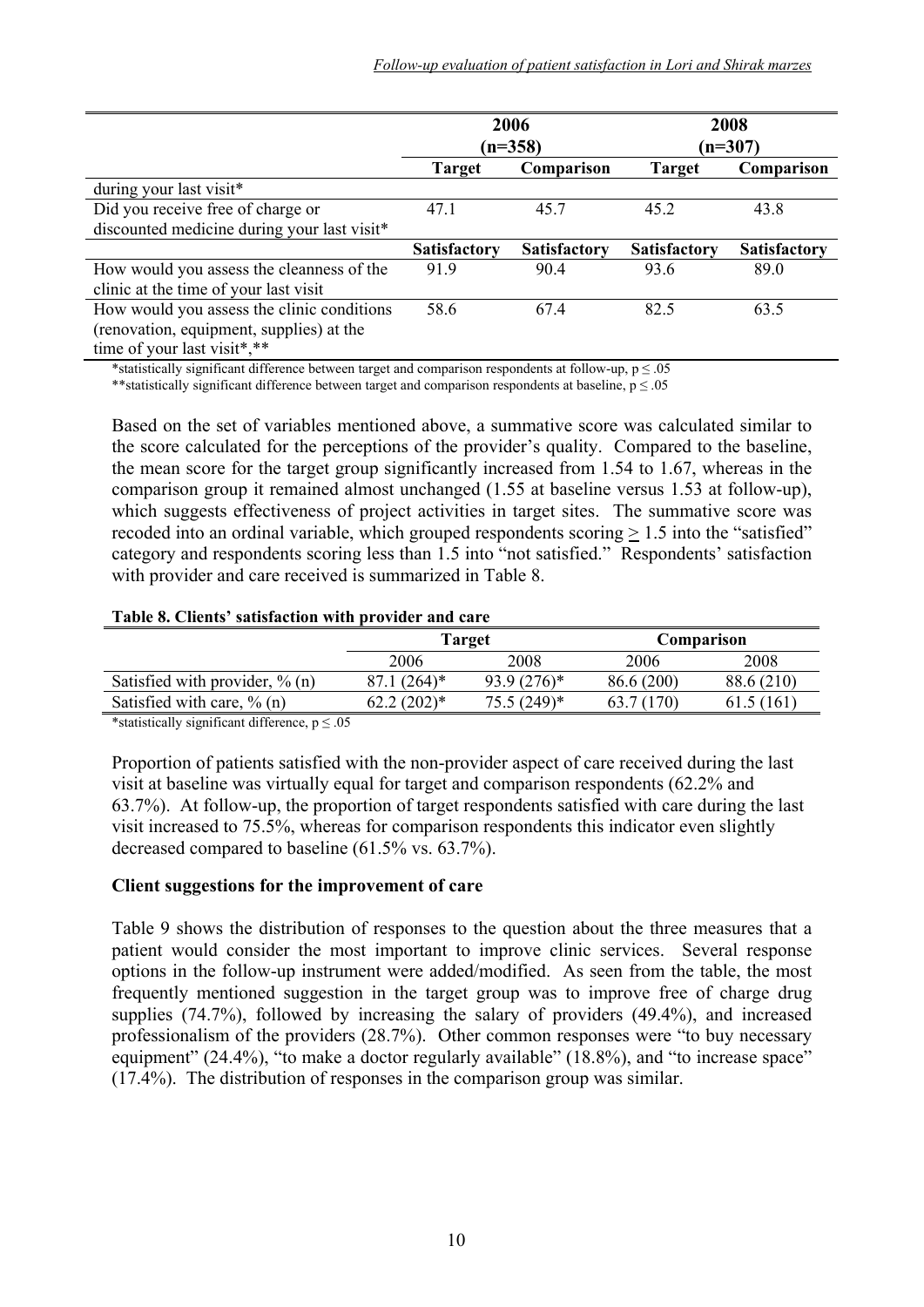|                                                             | <b>Target</b> |            | Comparison |            |
|-------------------------------------------------------------|---------------|------------|------------|------------|
|                                                             | 2006          | 2008       | 2006       | 2008       |
|                                                             | $(n=377)$     | $(n=362)$  | $(n=307)$  | $(n=307)$  |
| Three most important measures to improve the services % (n) |               |            |            |            |
| Improve drug supplies                                       | 82.2 (309)    |            | 78.4 (204) |            |
| Improve free of charge drug supplies†                       |               | 74.7 (266) |            | 63.6 (192) |
| Increase salary of providers                                | 44.9 (169)    | 49.4 (176) | 44.4 (136) | 45.4 (137) |
| Buy necessary equipment                                     | 36.4(137)     | 24.4(87)   | 35.3(108)  | 33.1 (100) |
| Increase professional level of providers                    | 32.7(123)     | 28.7 (102) | 36.6(112)  | 28.1(85)   |
| Increase space                                              | 39.6 (149)    | 17.4(62)   | 30.1(92)   | 20.9(63)   |
| Make doctor regularly available                             | 23.4 (88)     | 18.8(67)   | 23.2(71)   | 21.9(66)   |
| Provide a telephone to the facility†                        |               | 22.8(81)   |            | 16.6(50)   |
| Increase the frequency of home visits†                      |               | 19.1(68)   |            | 17.9(54)   |
| Improve hygiene/cleanness                                   | 15.2(57)      | 16.3(58)   | 16.3(50)   | 17.9(54)   |
| Eliminate informal payments†                                |               | 15.2(54)   |            | 15.2(46)   |
| Increase working hours of the clinic                        | 10.9(41)      | 6.5(23)    | 12.4(38)   | 7.9(24)    |
| Involve community in supervision                            | 11.2(42)      | 5.1(18)    | 10.1(31)   | 5.0(15)    |
| Supervise providers                                         | 8.5(32)       | 2.8(10)    | 10.5(32)   | 5.6(17)    |

#### **Table 9. Client suggestions to improve care\***

\*multiple responses were obtained for the question

†question was changed/added at follow-up

#### **Client satisfaction in target and comparison facilities**

Using the summative measures, the target and comparison respondents were generally similar in their satisfaction with their provider and non-provider aspects of the care at their last visit at baseline. Analysis of patient satisfaction with provider and non-provider aspects of care at follow-up revealed that respondents from the target group were significantly more satisfied with providers and more likely to assess the care they received as excellent or good than those in the comparison group (Table 10). The satisfaction levels with provider characteristics were much higher than with non-provider aspects of care; this was observed at baseline and follow-up and in both target and comparison groups.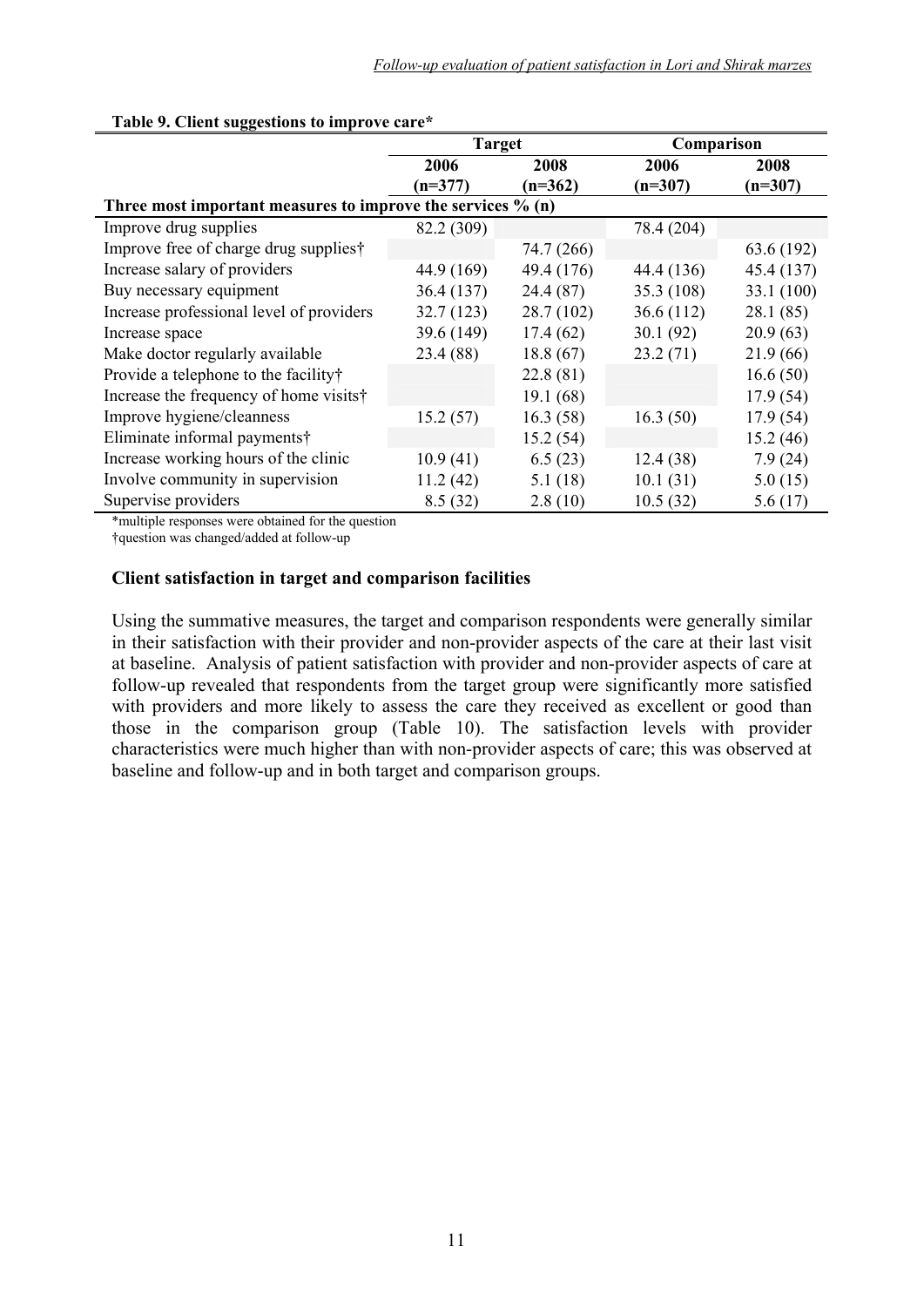|                                       | <b>Target</b> |             | Comparison |           |
|---------------------------------------|---------------|-------------|------------|-----------|
|                                       | 2006          | $2008*, **$ | 2006       | 2008*     |
| <b>Satisfaction with provider</b>     |               |             |            |           |
| Satisfied $(\% )$                     | 87.1          | 93.9        | 86.6       | 88.6      |
| Score: mean $(SD^6)$                  | 1.75(0.3)     | 1.83(0.2)   | 1.75(0.3)  | 1.78(0.3) |
| <b>Satisfaction with non-provider</b> |               |             |            |           |
| aspects of care                       |               |             |            |           |
| Satisfied $(\% )$                     | 62.2          | 75.5        | 63.7       | 61.5      |
| Score: mean (SD)                      | 1.54(0.38)    | 1.67(0.28)  | 1.55(035)  | 1.53(04)  |
| <b>Overall assessment of care</b>     |               |             |            |           |
| received $(\% )\dagger$               |               |             |            |           |
| Excellent                             | 39.9          | 40.8        | 38.5       | 33.4      |
| Good                                  | 37.2          | 44.0        | 39.9       | 36.9      |
| Fair                                  | 20.7          | 15.9        | 19.6       | 29.0      |
| Poor                                  | 2.2           | -           | 2.0        | 0.7       |

| Table 10. Baseline and follow-up satisfaction with care by target and comparison facilities |
|---------------------------------------------------------------------------------------------|
|---------------------------------------------------------------------------------------------|

\*statistically significant difference across all measures between target and comparison respondents at follow-up,  $p < 0.05$ \*\*statistically significant difference across all measures in target respondents between baseline and follow-up, p < .05 †statistically significant difference in comparison respondents between baseline and follow-up, p < .05

Approximately 91% of clients in the target group and 87% in the comparison group stated that they would visit the same provider again in case of having a similar problem. The proportions of those who would recommend the same provider to their friends and relatives were again impressively high in both groups (88.1% and 83.9%, respectively). However, when asked a similar question focusing on facilities, 17.8% of the respondents (56 people) in the target group and 19.3% (52 people) in the comparison group stated that they had visited or planned to visit another facility for the same problem due to dissatisfaction with the services received during the last visit. The answers to these questions were highly correlated but not similar; other factors beyond the patient-provider interaction (such as non-provider aspects of care) could influence a patient's decision to visit a facility.

The respondents were asked about the reason for their last visit. About forty percent of respondents did not answer this question. Among those answering this item, illness was most often cited (about 30%), followed by need for an examination/consultation (almost 14%), child care (almost 10%), followed by treatment (5.5), and need for a test/measurement, mainly, blood pressure (2.9%). Several people mentioned injection, pregnancy care, drug prescription, and dental care.

#### **Client satisfaction in relation to demographic characteristics**

1

The M&E team tabulated client satisfaction with non-provider aspects of care by the demographic characteristics of respondents at baseline and follow-up. The mean age of respondents at baseline was 42.9 and at follow-up 42.7 years. No association was found between satisfaction and the age of target group respondents at follow-up (Table 11). As shown in Table 12, few significant associations were found between the level of satisfaction and the gender of target group respondents (both at baseline and at follow-up). At follow-up 72.1% of males were satisfied with care versus 48.9% at baseline, and more females were

<sup>&</sup>lt;sup>6</sup> The *standard deviation* is a statistic that says how tightly all the various examples are clustered around the mean in a set of data. When the examples are tightly bunched together and the bell-shaped curve is steep, the standard deviation is small. When the examples are spread apart and the bell curve is relatively flat, that says there is a relatively large standard deviation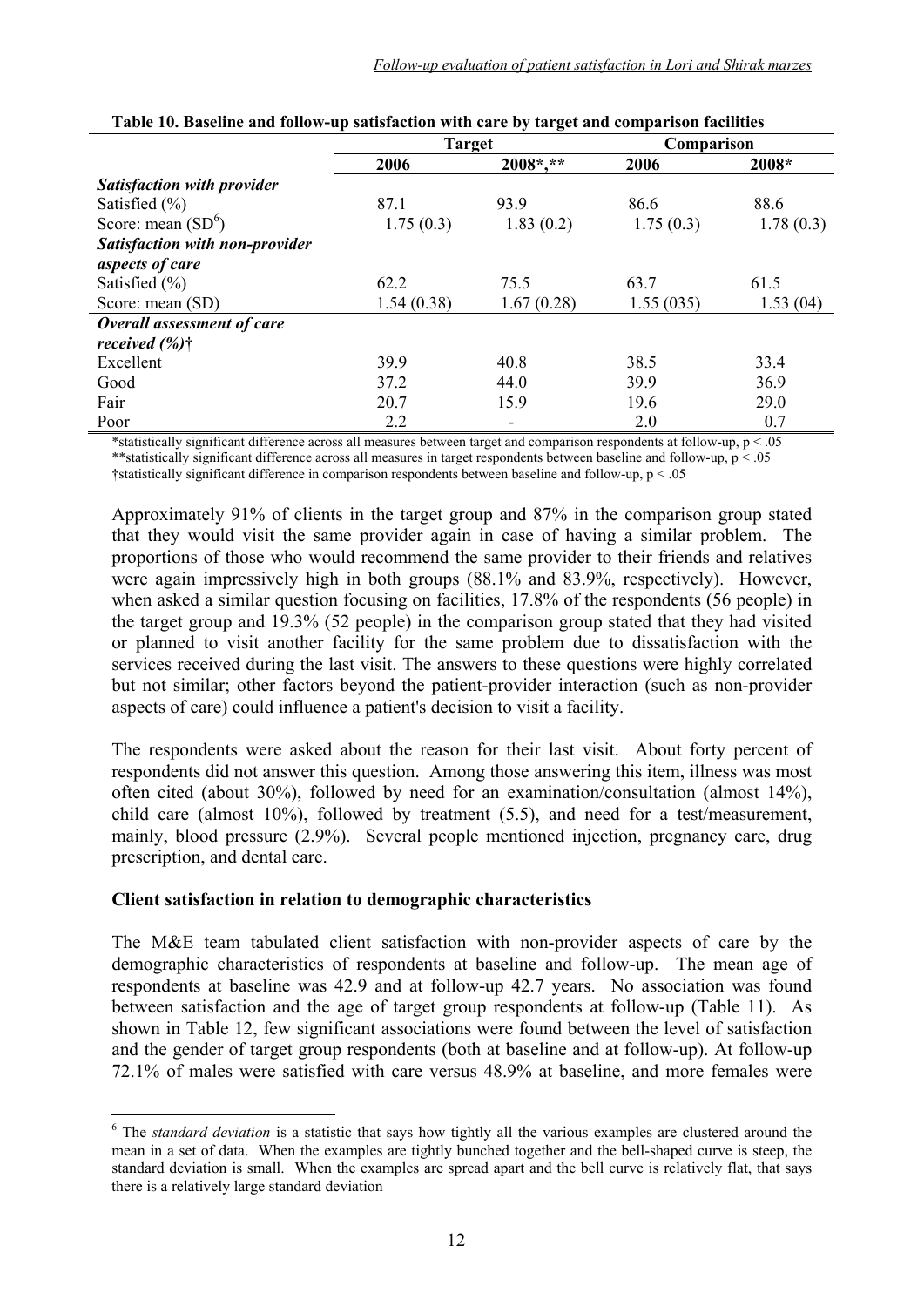satisfied at follow-up compared to baseline (76.6% versus 64.4%). Increase in satisfaction with care among women in target group was statistically significant across all measures, whereas for men statistically significant difference was observed for non-provider aspects of care only. Respondents' satisfaction in the comparison group was not associated with age or gender neither at baseline, nor at follow-up (Table 13, 14). At follow-up target group had more females than the comparison group and higher satisfaction in this group could potentially be due to more female respondents. However, no significant associations between gender and the level of satisfaction were found in the comparison group suggesting that higher satisfaction in the target group was mainly due to project activities rather than due to different gender distribution in the target and comparison groups.

|                                                |            | Younger    | Older      |            |
|------------------------------------------------|------------|------------|------------|------------|
|                                                | 2006       | 2008       | 2006       | 2008       |
|                                                | $(n=319)$  | $(n=306)$  | $(n=323)$  | $(n=337)$  |
| Satisfaction with provider $\%$ (n)            |            |            |            |            |
| Satisfied                                      | 87.9 (124) | 95.8 (136) | 88.6 (124) | 91.8 (134) |
| Not satisfied                                  | 12.1(17)   | 4.2(6)     | 11.4(16)   | 8.2(12)    |
| Satisfaction with provider: mean score         | 1.75(141)  | 1.83(142)  | 1.75(140)  | 1.82(146)  |
| mean(n)                                        |            |            |            |            |
| Satisfaction with non-provider aspects of      |            |            |            |            |
| care $\%$ (n)                                  |            |            |            |            |
| Satisfied                                      | 61.9(91)   | 74.1 (120) | 63.0(97)   | 77.8 (123) |
| Not satisfied                                  | 38.1 (56)  | 25.9(42)   | 37.0(57)   | 22.2(53)   |
| Satisfaction with non-provider aspects of      | 1.53(147)  | 1.66(162)  | 1.55(154)  | 1.68(158)  |
| care: mean score mean (n)                      |            |            |            |            |
| <b>Overall assessment of the care received</b> |            |            |            |            |
| during the last visit $% (n)$                  |            |            |            |            |
| Excellent                                      | 37.3(63)   | 39.2(65)   | 43.6 (75)  | 42.4 (74)  |
| Good                                           | 41.4 (70)  | 44.6 (74)  | 32.0(55)   | 44.8 (77)  |
| Fair                                           | 20.1(34)   | 16.3(27)   | 21.5(37)   | 13.8(22)   |
| Poor                                           | 1.2(2)     |            | 2.9(5)     |            |

#### **Table 11. Satisfaction with care by age category in the target group**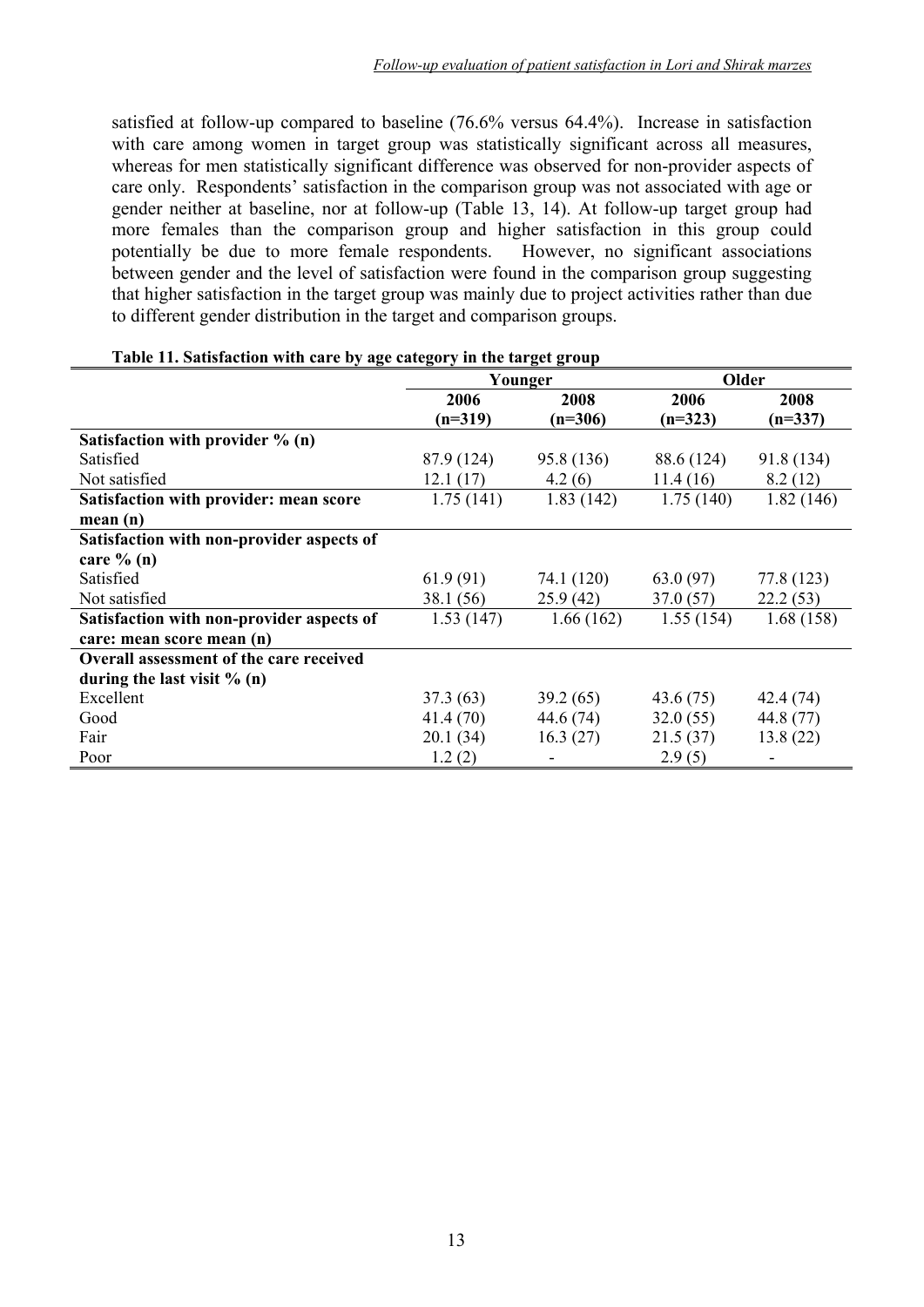| $\blacksquare$ . Such showed the model of $\mathcal{L}_{\mathcal{J}}$ general in the thin |           | Male      | Female*    |            |
|-------------------------------------------------------------------------------------------|-----------|-----------|------------|------------|
|                                                                                           | 2006      | 2008      | 2006       | 2008       |
|                                                                                           | $(n=45)$  | $(n=43)$  | $(n=261)$  | $(n=283)$  |
| Satisfaction with provider $\%$ (n)                                                       |           |           |            |            |
| Satisfied                                                                                 | 82.2 (37) | 89.5 (34) | 89.2 (215) | 95.2(237)  |
| Not satisfied                                                                             | 17.8(8)   | 10.5(4)   | 10.8(26)   | 4.8(12)    |
| Satisfaction with provider: mean score                                                    | 1.71(45)  | 1.81(38)  | 1.76(241)  | 1.83(249)  |
| mean(n)                                                                                   |           |           |            |            |
| Satisfaction with non-provider aspects of                                                 |           |           |            |            |
| care % $(n)$ **                                                                           |           |           |            |            |
| Satisfied                                                                                 | 48.9 (22) | 72.1 (31) | 64.4 (168) | 76.7 (217) |
| Not satisfied                                                                             | 51.1(23)  | 27.9(12)  | 35.6(93)   | 23.3 (66)  |
| Satisfaction with non-provider aspects of                                                 | 1.52(45)  | 1.67(43)  | 1.54(261)  | 1.67(283)  |
| care: mean score mean (n)                                                                 |           |           |            |            |
| <b>Overall assessment of the care received</b>                                            |           |           |            |            |
| during the last visit $\%$ (n)                                                            |           |           |            |            |
| Excellent                                                                                 | 34.7(17)  | 44.2 (19) | 41.4 (123) | 39.6 (118) |
| Good                                                                                      | 28.6(14)  | 28.6(14)  | 38.0(113)  | 38.0(113)  |
| Fair                                                                                      | 34.7(17)  | 34.7(17)  | 18.2(54)   | 18.2(54)   |
| Poor                                                                                      | 2.0(1)    | 2.0(1)    | 2.4(7)     | 2.4(7)     |

#### **Table 12. Satisfaction with care by gender in the target group**

\*statistically significant difference across all measures at baseline and follow-up,  $p \le 0.05$ 

\*\*statistically significant difference at baseline between male and female, p≤ 0.05

#### **Table 13. Satisfaction with care by age in the comparison group**

|                                                | Younger   |               | Older     |               |
|------------------------------------------------|-----------|---------------|-----------|---------------|
|                                                | 2006      | 2008          | 2006      | 2008          |
|                                                | $(n=148)$ | $(n=160)$     | $(n=146)$ | $(n=135)$     |
| Satisfaction with provider $\%$ (n)            |           |               |           |               |
| Satisfied                                      | 87.4 (97) | 90.9(100)     | 86.5 (96) | 85.8 (103)    |
| Not satisfied                                  | 12.6(14)  | 9.1(10)       | 13.5(15)  | 14.2(17)      |
| Satisfaction with provider: mean score         | 1.75(03)  | 1.8(0.2)      | 1.76(0.3) | 1.76(0.3)     |
| mean (SD)                                      |           |               |           |               |
| Satisfaction with non-provider aspects of      |           |               |           |               |
| care $\%$ (n)                                  |           |               |           |               |
| Satisfied                                      | 62.4(78)  | 61.9(73)      | 65.2 (86) | 58.8 (80)     |
| Not satisfied                                  | 37.6(47)  | 38.1(45)      | 34.8 (46) | 41.2(56)      |
| Satisfaction with non-provider aspects of      | 1.55(0.3) | $1.58(0.4)^*$ | 1.56(0.4) | $1.47(0.4)$ * |
| care: mean score mean (SD)                     |           |               |           |               |
| <b>Overall assessment of the care received</b> |           |               |           |               |
| during the last visit $% (n)$                  |           |               |           |               |
| Excellent                                      | 41.0(59)  | 37.9(50)      | 35.2(51)  | 29.1 (44)     |
| Good                                           | 43.1(62)  | 35.6(47)      | 38.6 (56) | 39.1 (59)     |
| Fair                                           | 13.9(20)  | 25.0(33)      | 24.8 (36) | 31.8(48)      |
| Poor                                           | 2.1(3)    | 1.5(2)        | 1.4(2)    |               |

\*statistically significant difference,  $p \le 0.05$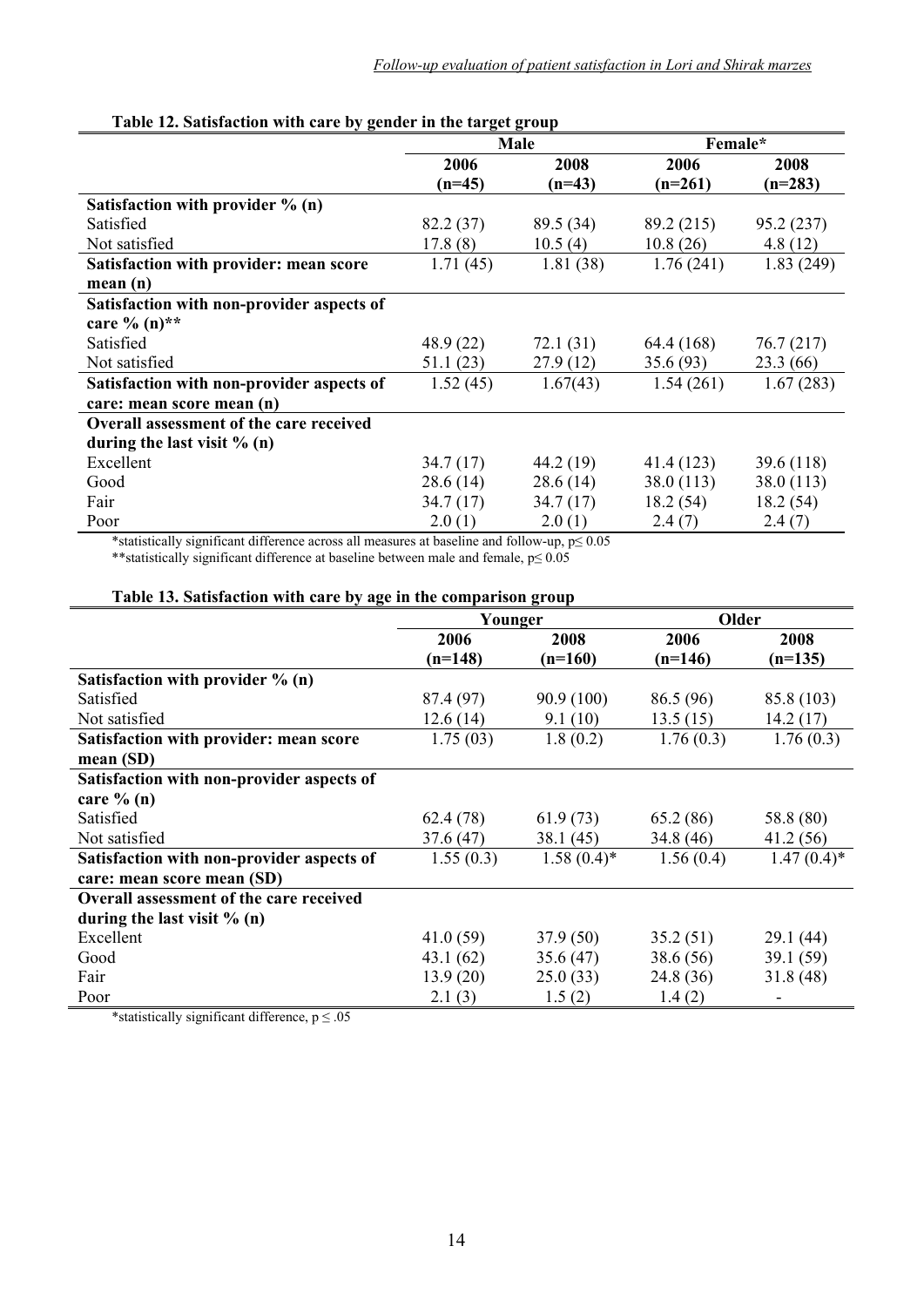|                                                  | <b>Male</b> |              | Female     |               |
|--------------------------------------------------|-------------|--------------|------------|---------------|
|                                                  | 2006        | 2008         | 2006       | 2008          |
|                                                  | $(n=49)$    | $(n=64)$     | $(n=246)$  | $(n=237)$     |
| Satisfaction with provider $\%$ (n)              |             |              |            |               |
| Satisfied                                        | 85.7 (36)   | 82.7(43)     | 87.8 (159) | 90.1 (164)    |
| Not satisfied                                    | 14.3(6)     | 17.3(9)      | 12.2(22)   | 9.9(18)       |
| Satisfaction with provider: mean score mean      | 1.72(0.3)   | 1.73(0.3)    | 1.76(0.3)  | 1.8(0.2)      |
| (SD)                                             |             |              |            |               |
| Satisfaction with non-provider aspects of care % |             |              |            |               |
| (n)                                              |             |              |            |               |
| Satisfied                                        | 73.2(30)    | 57.1 (32)    | 61.8(134)  | 62.2(125)     |
| Not satisfied                                    | 26.8(11)    | 42.9 (24)    | 38.2(83)   | 37.8 (76)     |
| Satisfaction with non-provider aspects of care:  | 1.54(0.4)   | $1.4(0.5)^*$ | 1.54(0.4)  | $1.56(0.4)$ * |
| mean score mean (SD)                             |             |              |            |               |
| Overall assessment of the care received during   |             |              |            |               |
| the last visit $\%$ (n)                          |             |              |            |               |
| Excellent                                        | 42.9(21)    | 23.3(14)     | 36.5(88)   | 36.7(83)      |
| Good                                             | 36.7(18)    | 35.0(21)     | 41.5(100)  | 37.2(84)      |
| Fair                                             | 14.3(7)     | 41.7(25)     | 20.7(50)   | 25.2(57)      |
| Poor                                             | 6.1(3)      |              | 1.2(3)     | 0.9(2)        |

| Table 14. Satisfaction with care by gender in the comparison group |  |
|--------------------------------------------------------------------|--|
|--------------------------------------------------------------------|--|

\*statistically significant difference,  $p \le 0.05$ 

At follow-up, target group respondents with higher education positively assessed their care: 92.4% of institute/university graduates rated care received during the last visit as excellent or good versus 76.1% of institute/university graduates at baseline, the difference was statistically significant (Table 15). However, the association between satisfaction with the quality of a provider and educational level of target group respondents was significant at baseline, with more educated clients being less happy with their provider's care at the last visit. The same trend was found for the overall assessment of care received during the last visit at baseline. Generally the same trend was found for target respondents at the follow-up, though not significant. Among comparison group respondents satisfaction with care was not associated with level of education neither at baseline, nor at follow-up.

The association between satisfaction and perceived living standards of target group respondents at follow-up was not significant (Table 16). No significant associations were found between reported average household income and all measures of satisfaction among target respondents at follow-up (Table 17). Analysis revealed negative association between average monthly income and level of satisfaction among comparison respondents at followup with less affluent respondents being more satisfied with care received; significant association was observed between living standards and satisfaction with non-provider qualities among comparison respondents at follow-up.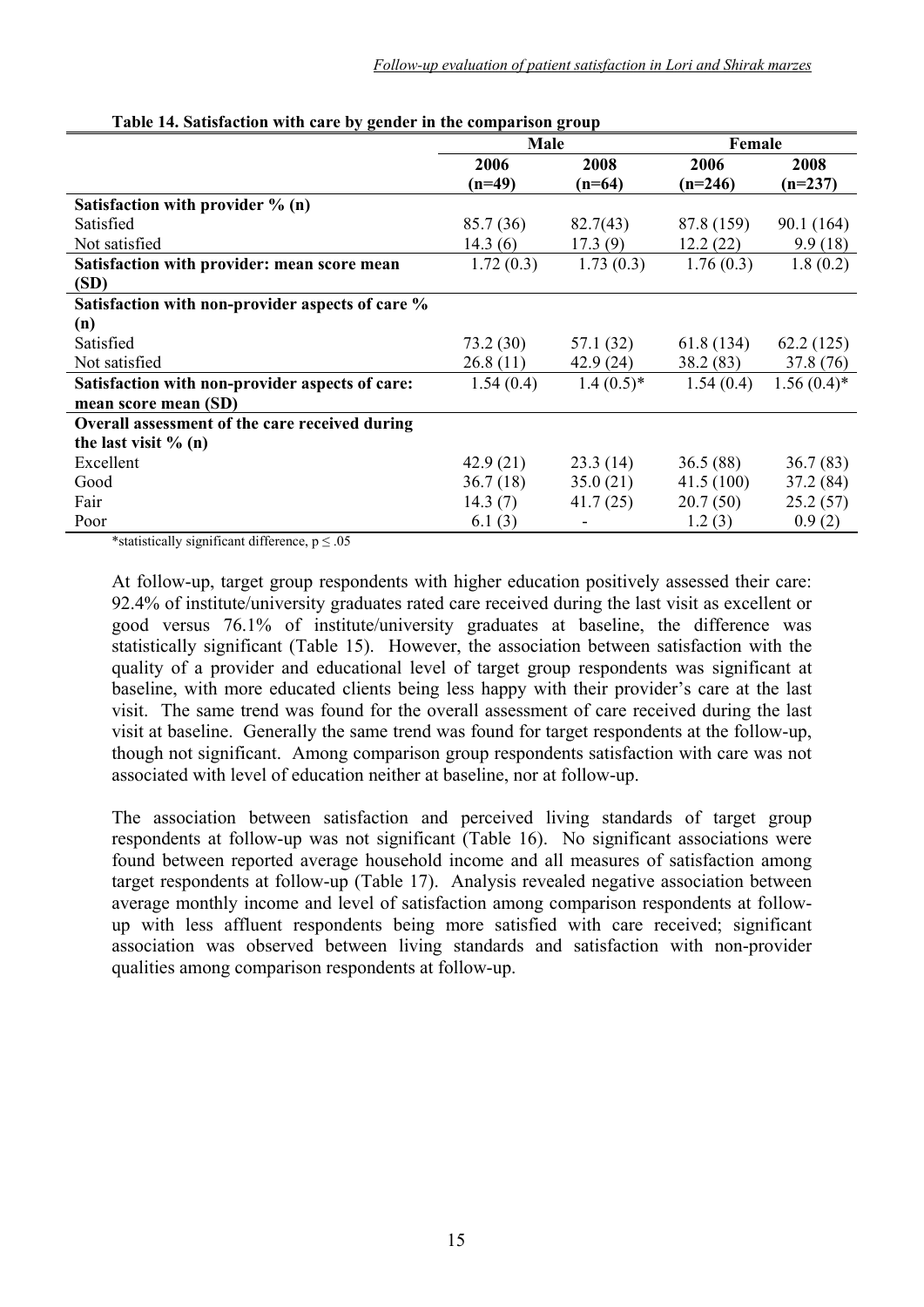| Table 15. Satisfaction with care by education category in target group                                                               |                        |                      |                           |                                     |                                            |                                          |                                                     |                                                   |
|--------------------------------------------------------------------------------------------------------------------------------------|------------------------|----------------------|---------------------------|-------------------------------------|--------------------------------------------|------------------------------------------|-----------------------------------------------------|---------------------------------------------------|
|                                                                                                                                      | School                 |                      | School                    |                                     | Professiona                                |                                          | Institute                                           |                                                   |
|                                                                                                                                      | $($ < 10 years)        |                      |                           | (10 years)                          | technical                                  | $(10-13 \text{ years})$                  | Postgraduate<br>University or                       |                                                   |
|                                                                                                                                      | $2006(n=48)$           | $2008$ (n=35)        | $2006(n=135)$             | $2008(n=129)$                       | $2006(n=64)$                               | $2008(n=64)$                             | $2006(n=59)$                                        | $2008(n=66)$                                      |
| Satisfaction with provider % (n)*                                                                                                    |                        |                      |                           |                                     |                                            |                                          |                                                     |                                                   |
| Satisfied                                                                                                                            | 97.8 (44)*             | 91.2(31              |                           | 93.6 (102)                          | $82.3(51)*$                                |                                          |                                                     |                                                   |
| Not satisfied                                                                                                                        | 2.2(1)                 | 8.8(3)               | 91.1 $(113)*$<br>8.9 (11) | 6.4(7)                              | 17.7(11)                                   | $95.2(79)$<br>4.8(4)                     | $81.1(43)*$<br>18.9 (10)                            | $93.7(59)$<br>$6.3(4)$                            |
| Satisfaction with provider: mean                                                                                                     | 1.80(45)               | 1.83(34)             | 1.77 (124)                | 1.81 (109)                          | 1.72(62)                                   | 1.82(83)                                 | 1.68(53)                                            | 1.84(63)                                          |
| score mean (n)                                                                                                                       |                        |                      |                           |                                     |                                            |                                          |                                                     |                                                   |
| Satisfaction with non-provider                                                                                                       |                        |                      |                           |                                     |                                            |                                          |                                                     |                                                   |
| aspects of care % (n)                                                                                                                |                        |                      |                           |                                     |                                            |                                          |                                                     |                                                   |
| Satisfied                                                                                                                            | 66.7 (32)              | 71.4(25)             | 58.5 (79)                 | 76.0 (98)                           | 71.9 (46)                                  | 77.7 (73)<br>22.3 (21)                   |                                                     | $72.7(48)$<br>$27.3(18)$                          |
| Not satisfied                                                                                                                        | 33.3 (16)              | 28.6 (10)            | 41.5 (56)                 | 24.0 (31)                           | 28.1 (18)                                  |                                          | 54.2 (32)<br>45.8 (27)                              |                                                   |
| Satisfaction with non-provider                                                                                                       | 1.56 (48)              | 1.62(35)             | 1.53 (135)                | 1.67(129)                           | 1.60(54)                                   | 1.65 (94)                                | 1.45(59)                                            | 1.69 (66)                                         |
| aspects of care: mean score mean                                                                                                     |                        |                      |                           |                                     |                                            |                                          |                                                     |                                                   |
| Ξ                                                                                                                                    |                        |                      |                           |                                     |                                            |                                          |                                                     |                                                   |
| Overall assessment of care                                                                                                           |                        |                      |                           |                                     |                                            |                                          |                                                     |                                                   |
| received during the last visit %                                                                                                     |                        |                      |                           |                                     |                                            |                                          |                                                     |                                                   |
| $(n)$ *, **                                                                                                                          |                        |                      |                           |                                     |                                            |                                          |                                                     |                                                   |
| Excellent                                                                                                                            | 54.7 (29)*             | 44.7(17)<br>42.1(16) | 43.3 (65)                 |                                     |                                            |                                          |                                                     |                                                   |
| $_{\rm Good}$                                                                                                                        | $26.4(14)$<br>18.9(10) |                      |                           | 47.1 (65)<br>39.9 (55)<br>13.0 (18) | 30.1 $(22)*$<br>39.7 $(29)$<br>28.8 $(21)$ |                                          |                                                     | $39.4 (26)$ <sup>**</sup><br>53.0 (35)<br>7.6 (5) |
| Fair                                                                                                                                 |                        | 13.2(5)              | 36.0 (54)<br>19.3 (29)    |                                     |                                            | $29.6 (29)$ **<br>45.9 (45)<br>24.5 (24) | $32.8$ (22)*<br>43.3 (29)<br>16.4 (11)<br>16.4 (11) |                                                   |
| Poor                                                                                                                                 |                        |                      | 1.3(2)                    |                                     | $\frac{1}{4}$                              |                                          |                                                     |                                                   |
| **statistically significant difference at follow-up, $p \le 0.05$<br>*statistically significant difference at baseline, $p \le 0.05$ |                        |                      |                           |                                     |                                            |                                          |                                                     |                                                   |

*Follow-up evaluation of patient satisfaction in Lori and Shirak marzes*

Follow-up evaluation of patient satisfaction in Lori and Shirak marzes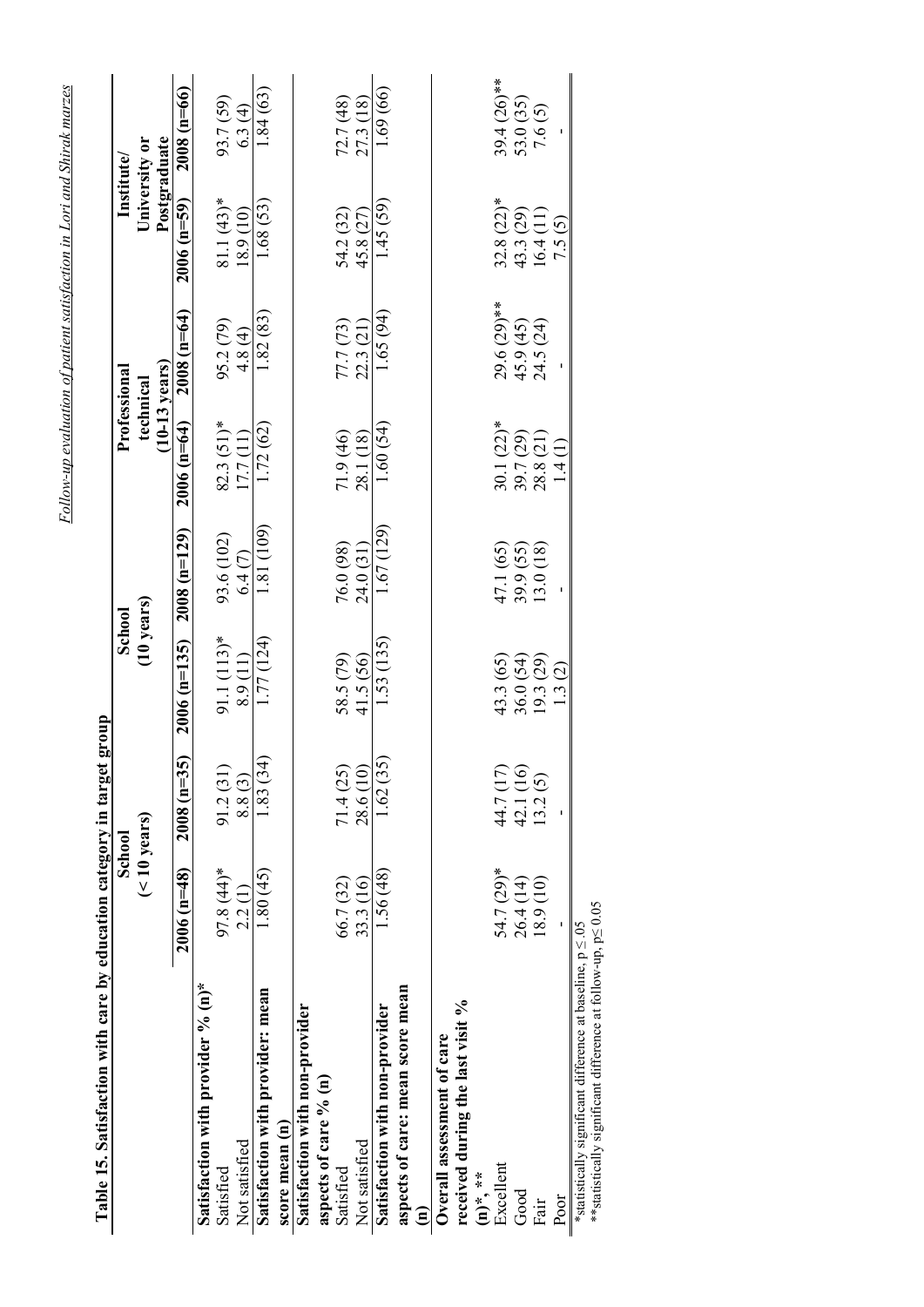|                                                                                                                        |                  | Standard of living   |                           |                        |                            | Average household income  |                         |
|------------------------------------------------------------------------------------------------------------------------|------------------|----------------------|---------------------------|------------------------|----------------------------|---------------------------|-------------------------|
|                                                                                                                        | average<br>Below | Average              | average<br>Above          | < 25,000<br>drams      | 25,000-50,000<br>drams     | 51,000-100,000<br>drams   | $\geq 101,000$<br>drams |
| Satisfaction with provider                                                                                             |                  |                      |                           |                        |                            |                           |                         |
| Satisfied (%)                                                                                                          | 93.2             | 95.4                 | 88.9                      | 92.7                   | 96.2                       | 94.5                      | 87.5                    |
| Summative score, mean (SD)                                                                                             | 1.83 (0.22)      | 1.84(0.17)           | 1.78 (0.27)               | 1.82(0.22)             | 1.83(0.19)                 | 1.85(0.16)                | 1.80(0.19)              |
| Satisfaction with aspects of care                                                                                      |                  |                      |                           |                        |                            |                           |                         |
| Satisfied (%)*                                                                                                         | $63.2*$          | 78.5*                | 83.7*                     | 78.0                   | 75.3                       | 76.5                      | 77.0                    |
| Summative score, mean (SD)                                                                                             | .62(0.30)        | 1.69(0.27)           | 1.67(0.29)                | 1.68 (0.30)            | 1.65 (0.28)                | 1.68 (0.27)               | 1.69(0.25)              |
| Overall assessment of the care received $(°/6)$ *                                                                      |                  |                      |                           |                        |                            |                           |                         |
| Excellent                                                                                                              | 53.8*            |                      | $37.3*$                   |                        |                            |                           | 30.0                    |
| Good                                                                                                                   | $31.2*$          | $35.0*$<br>49.0*     | 49.0*                     |                        |                            |                           | $60.0\,$                |
| Fair                                                                                                                   | $15.1*$          | $16.0*$              | $13.7*$                   | 39.1<br>45.2<br>18.7   | $46.2$<br>$41.8$<br>$12.1$ | $37.8$<br>42.7<br>19.5    | $\frac{10.0}{3.6}$      |
| Poor                                                                                                                   |                  |                      |                           |                        | 0.0                        | 0.0                       |                         |
| *statistically significant difference, $p \le 0.05$                                                                    |                  |                      |                           |                        |                            |                           |                         |
| Table 17. Satisfaction with care by living standards and household income at follow-up in comparison group respondents |                  |                      |                           |                        |                            |                           |                         |
|                                                                                                                        |                  | Standard of living   |                           |                        |                            | Average household income  |                         |
|                                                                                                                        | <b>Below</b>     | Average              | Above                     | < 25,000               | 25,000-50,000              | 51,000-100,000            | $\geq 101,000$          |
|                                                                                                                        | average          |                      | average                   | drams                  | drams                      | drams                     | drams                   |
| Satisfaction with provider                                                                                             |                  |                      |                           |                        |                            |                           |                         |
| Satisfied (%)                                                                                                          | 85.2             | 88.8                 | 93.3                      | 94.7*                  | 83.6*                      | 76.9*                     | 91.7*                   |
| Summative score, mean (SD)                                                                                             | 1.75(0.26)       | 1.78(0.27)           | 1.83 (0.16)               | $1.84(0.19)*$          | $1.72(0.25)$ *             | $1.7(0.36)*$              | 1.76 (0.20)             |
| Satisfaction with aspects of care                                                                                      |                  |                      |                           |                        |                            |                           |                         |
| Satisfied (%)                                                                                                          | 56.5             | 5<br>58.             |                           |                        |                            | 51.2                      |                         |
| Summative score, mean (SD)                                                                                             | $1.48(0.39)*$    | $.50(0.42)$ *        | $76.0$<br>1.68 $(0.34)$ * | $67.7$<br>1.62 (0.34)* | $55.1$<br>1.44 (0.39)*     | $1.38(0.54)$ *            | $71.4$<br>1.63 (0.35)   |
| Overall assessment of the care received (%)                                                                            |                  |                      |                           |                        |                            |                           |                         |
| Excellent                                                                                                              | 29.8             | Ċ<br>$\overline{62}$ |                           |                        | 15.1                       | 34.0                      |                         |
| Good                                                                                                                   | 36.2             | $38.6$<br>31.1       | 49.2<br>32.2<br>18.6      | 39.3<br>34.39          |                            |                           | 4 2 3<br>4 2 3<br>4 2 3 |
| Fair                                                                                                                   | 33.0             |                      |                           |                        | $49.3$<br>$34.1$<br>$1.4$  | $36.2$<br>$27.7$<br>$2.1$ |                         |
| Poor                                                                                                                   |                  | $\infty$             |                           |                        |                            |                           |                         |

Poor<br>\*statistically significant difference,  $p \le 0.05$ \*statistically significant difference, p ≤ .05

Follow-up evaluation of patient satisfaction in Lori and Shirak marzes *Follow-up evaluation of patient satisfaction in Lori and Shirak marzes*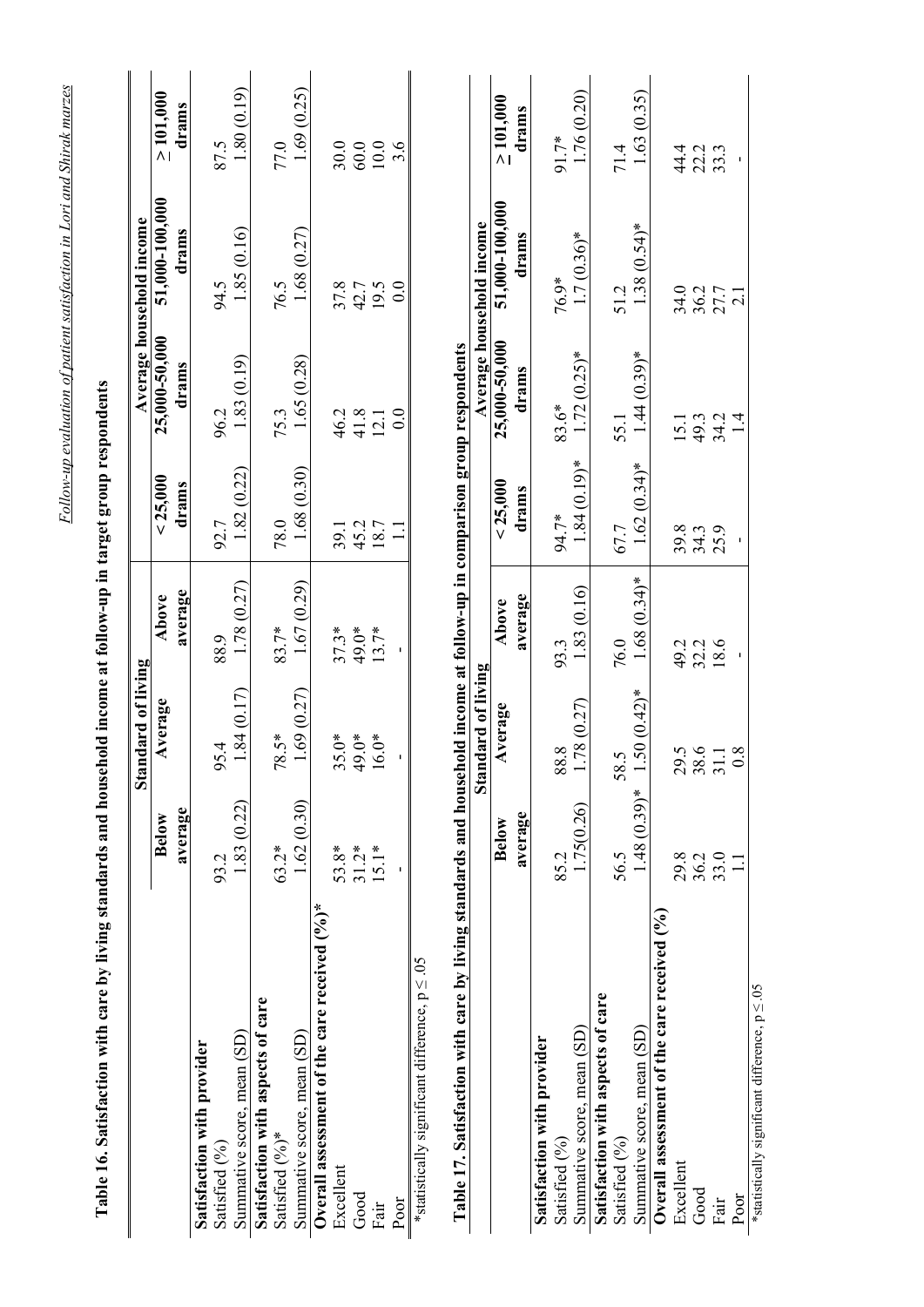In analyzing the whole sample (both target and comparison groups), respondents' satisfaction with care at follow-up revealed no significant association with age, gender, or educational status (Table 18, 19). Satisfaction was negatively associated with household average monthly income: less affluent respondents were more satisfied with provider and non-provider aspects of care (Table 20, 21).

| Table 18. Satisfaction with care by gender at follow-up (whole sample) |  |
|------------------------------------------------------------------------|--|
|------------------------------------------------------------------------|--|

|                                                | Male      |           | Female     |            |
|------------------------------------------------|-----------|-----------|------------|------------|
|                                                | 2006      | 2008      | 2006       | 2008       |
|                                                | $(n=101)$ | $(n=109)$ | $(n=547)$  | $(n=544)$  |
| Satisfaction with provider % (n)*,**           |           |           |            |            |
| Satisfied                                      | 83.9(73)  | 85.6 (77) | 88.6 (374) | 93.0(401)  |
| Not satisfied                                  | 16.1(14)  | 14.4(13)  | 11.4(48)   | 7.0(30)    |
| Satisfaction with provider: mean score         | 1.71(0.3) | 1.76(0.3) | 1.76(0.3)  | 1.82(0.2)  |
| mean(SD)                                       |           |           |            |            |
| Satisfaction with non-provider aspects of      |           |           |            |            |
| care % $(n)$ **                                |           |           |            |            |
| Satisfied                                      | 60.5(52)  | 63.6(63)  | 63.2(301)  | 70.7 (342) |
| Not satisfied                                  | 39.5(34)  | 36.4(36)  | 36.8 (176) | 29.3 (142) |
| Satisfaction with non-provider aspects of      | 1.56(0.4) | 1.53(0.4) | 1.54(0.4)  | 1.63(0.3)  |
| care: mean score mean (n)                      |           |           |            |            |
| <b>Overall assessment of the care received</b> |           |           |            |            |
| during the last visit $% (n)$                  |           |           |            |            |
| Excellent                                      | 38.8 (38) | 32.0(33)  | 39.2 (211) | 38.4 (201) |
| Good                                           | 32.7(32)  | 37.9(39)  | 39.6(213)  | 41.4(217)  |
| Fair                                           | 24.5 (24) | 30.1(31)  | 19.3 (104) | 19.8 (104) |
| Poor                                           | 4.1 $(4)$ |           | 1.9(10)    | 0.4(2)     |

\*statistically significant difference between male and female at follow-up,  $p \le 0.05$ 

\*\*statistically significant difference in females between baseline and follow-up,  $p \le 0.05$ 

#### **Table 19. Satisfaction with care by age at follow-up (whole sample)**

|                                                 | Younger    |            | Older      |            |
|-------------------------------------------------|------------|------------|------------|------------|
|                                                 | (42)       |            | ( > 42)    |            |
|                                                 | 2006       | 2008       | 2006       | 2008       |
|                                                 | $(n=319)$  | $(n=306)$  | $(n=323)$  | $(n=337)$  |
| Satisfaction with provider $\%$ (n)*            |            |            |            |            |
| Satisfied                                       | 87.7 (221) | 93.7 (236) | 87.6 (220) | 89.1 (237) |
| Not satisfied                                   | 12.3(31)   | 6.3(16)    | 12.4(31)   | 10.9(29)   |
| Satisfaction with provider: mean score mean     | 1.75(0.3)  | 1.82(0.2)  | 1.75(0.3)  | 1.79(0.2)  |
| (n)                                             |            |            |            |            |
| Satisfaction with non-provider aspects of care  |            |            |            |            |
| $\%$ (n)                                        |            |            |            |            |
| Satisfied                                       | 62.1(169)  | 68.9 (193) | 64.0 (183) | 69.0(203)  |
| Not satisfied                                   | 37.9 (103) | 31.3(87)   | 36.0(103)  | 31.0 (91)  |
| Satisfaction with non-provider aspects of care: | 1.54(0.4)  | 1.63(0.3)  | 1.55(0.4)  | 1.59(0.4)  |
| mean score mean (n)                             |            |            |            |            |
| Overall assessment of the care received during  |            |            |            |            |
| the last visit % $(n)$ **                       |            |            |            |            |
| Excellent                                       | 39.0 (122) | 38.6(115)  | 39.7 (126) | 36.2(117)  |
| Good                                            | 42.2 (132) | 40.6(121)  | 35.0(111)  | 42.1 (136) |
| Fair                                            | 17.3(54)   | 20.1(60)   | 23.0(73)   | 21.7(70)   |
| Poor                                            | 1.6(5)     | 0.7(2)     | 2.2(7)     |            |

**\***statistically significant difference for younger respondents between baseline and follow-up, p ≤ .05

\*\*statistically significant difference for older respondents between baseline and follow-up,  $p \le 0.05$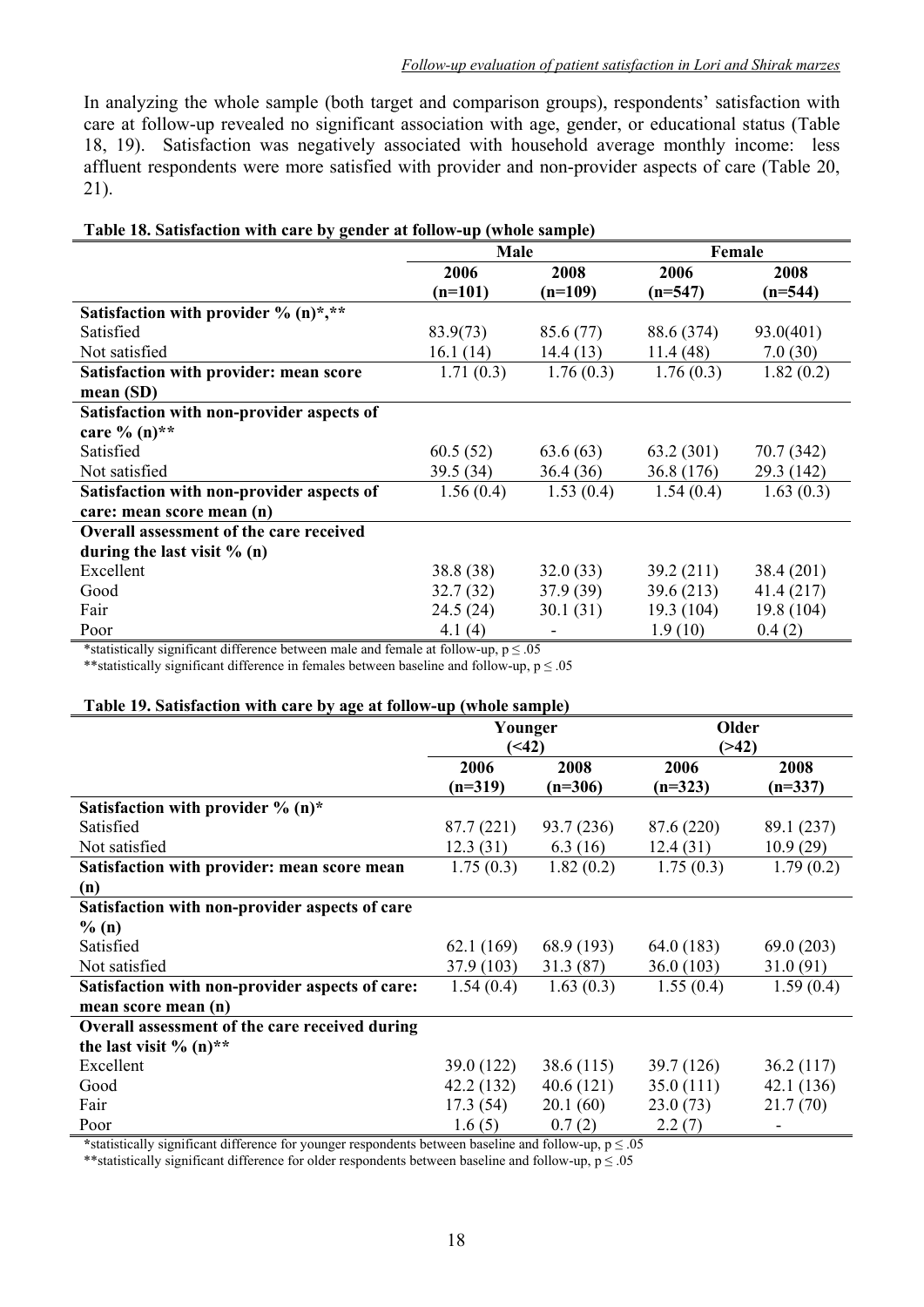| Table 20. Satisfaction with care, by respondent age, gender,                                          | Age      |                                     |                           | Gender             | and education at follow-up (whole sample) |                      | Education     |                              |                               |
|-------------------------------------------------------------------------------------------------------|----------|-------------------------------------|---------------------------|--------------------|-------------------------------------------|----------------------|---------------|------------------------------|-------------------------------|
|                                                                                                       | Younger  | <b>Older</b>                        | Female                    | Male               | School                                    | School               |               | Professional                 | $\mathbf{Institute}$          |
|                                                                                                       | (42)     | $\frac{42}{3}$                      |                           |                    | $($ <10 years)                            | $(10 \text{ years})$ |               | $(10-13$ years)<br>technical | Postgraduate<br>University or |
| Satisfaction with provider                                                                            |          |                                     |                           |                    |                                           |                      |               |                              |                               |
| Satisfied (%)                                                                                         | 93.7     | 89.1                                | 93.0*                     | 85.6*              | 87.5                                      | 91.6                 | 91.5          |                              | 93.3                          |
| Summative score, mean (SD)                                                                            | .81(0.2) | (50)<br>1.79(                       | 1.8(0.2)                  | 1.8(0.3)           | 1.77(0.3)                                 | 1.80(0.2)            |               | 1.80(0.2)                    | 1.83(0.3)                     |
| Satisfaction with non-provider                                                                        |          |                                     |                           |                    |                                           |                      |               |                              |                               |
| aspects of care                                                                                       |          |                                     |                           |                    |                                           |                      |               |                              |                               |
| Satisfied (%)                                                                                         | 68.9     | 69.0                                | 70.7                      | 63.6               | 66.2                                      | 70.7                 | 69.1          |                              | 67.3                          |
| Summative score, mean (SD)                                                                            | .62(0.3) | (4)<br>1.58(                        | 1.62(0.3)                 | 1.52(0.4)          | 1.55(0.4)                                 | 1.62(0.3)            |               | 1.59(0.4)                    | 1.61(0.3)                     |
| Overall assessment of care $(°0)$                                                                     |          |                                     |                           |                    |                                           |                      |               |                              |                               |
| Excellent                                                                                             | 38.6     | 36.2                                | 38.4                      | 32.0               | 38.6                                      | 42.5                 | 29.8          |                              | 35.3                          |
| $\rm God$                                                                                             | 40.6     | 42.1                                |                           | 37.9               | 35.7                                      | 37.7                 | 43.3          |                              |                               |
| Fair                                                                                                  | 20.1     | 21.7                                | 41.4<br>19.8              | 30.1               | 25.7                                      | 19.8                 |               |                              | 47.9<br>16.0                  |
| Poor                                                                                                  | 0.7      | 0.0                                 | 0.4                       | 0.0                | 0.0                                       | 0.0                  | $26.3$<br>0.6 |                              | $0.\overline{8}$              |
| *statistically significant difference, $p \le 0.05$                                                   |          |                                     |                           |                    |                                           |                      |               |                              |                               |
| Table 21. Satisfaction with care by living standards and household income at follow-up (whole sample) |          |                                     |                           |                    |                                           |                      |               |                              |                               |
|                                                                                                       |          |                                     |                           | Standard of living |                                           |                      |               | Average household income     |                               |
|                                                                                                       |          | <b>Below</b>                        |                           | Average            | Above                                     | < 25,000             | 25,000-       | 51,000-                      | > 101,000                     |
|                                                                                                       |          | average                             |                           |                    | average                                   | drams                | 50,000        | 100,000                      | drams                         |
|                                                                                                       |          |                                     |                           |                    |                                           |                      | drams         | drams                        |                               |
| Satisfaction with provider                                                                            |          |                                     |                           |                    |                                           |                      |               |                              |                               |
| Satisfied (%)                                                                                         |          | 89.0                                | 92.9                      |                    | 91.1                                      | 93.7                 | 90.7          | 88.4                         | 0.06                          |
| Summative score, mean (SD)                                                                            |          |                                     | 1.79(0.2)                 | 1.81(0.2)          | 0.80(0.2)                                 | $1.83(0.2)$ *        | $1.78(0.2)$ * | 1.80(0.2)                    | 1.77(0.2)                     |
| Satisfaction with non-provider aspects of care                                                        |          |                                     |                           |                    |                                           |                      |               |                              |                               |
| Satisfied (%)                                                                                         |          | 59.9                                | 70.7                      |                    | 79.8                                      | 73.1                 | 66.2          | 68.0                         | 73.9                          |
| Summative score, mean (SD)                                                                            |          |                                     | $-55(0.4)$ *              | 1.61(0.3)          | $.67(0.3)*$                               | $.65(0.3)*$          | $1.56(0.4)$ * | 1.58(0.4)                    | 1.65(0.3)                     |
| Overall assessment of the care received (%)                                                           |          |                                     |                           |                    |                                           |                      |               |                              |                               |
| Excellent                                                                                             |          |                                     | 32.8                      |                    | 43.6                                      |                      | 32.2          | 36.4                         | 39.3                          |
| Good                                                                                                  |          |                                     |                           |                    | 40.0                                      | 39.5                 | 45.1          |                              | 35.7                          |
| Fair                                                                                                  |          | $41.7$<br>$33.7$<br>$24.5$<br>$0.5$ | $44.9$<br>$22.0$<br>$0.3$ |                    | 16.4<br>0.0                               | $20.6$<br>0.0        | $22.0$<br>0.6 | $40.3$<br>$22.5$<br>$0.8$    | $25.0$<br>0.0                 |
| Poor                                                                                                  |          |                                     |                           |                    |                                           |                      |               |                              |                               |

Poor<br>\*statistically significant difference,  $p \le 0.05$ \*statistically significant difference, p ≤ .05

Follow-up evaluation of patient satisfaction in Lori and Shirak marzes *Follow-up evaluation of patient satisfaction in Lori and Shirak marzes*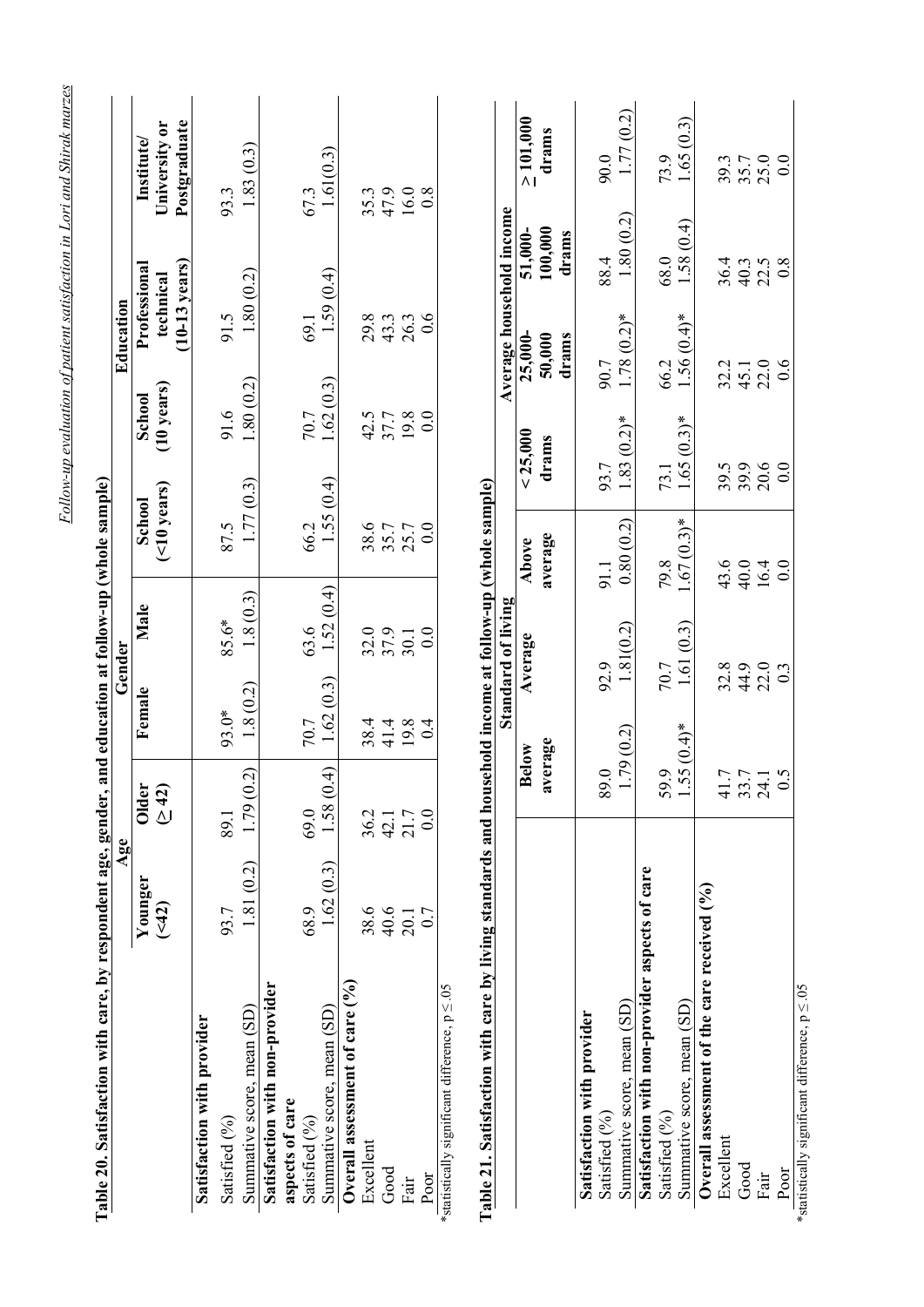The tabulation of variables by marz revealed statistically significant difference between the marzes with Lori respondents being less satisfied with non-provider aspects of care than respondents from Shirak at baseline (Table 22). Conversely, at follow-up Lori respondents were more satisfied with non-provider aspects of care than Shirak respondents. However, more respondents from Shirak than from Lori marz rated care as good or excellent at follow-up (88.9% vs.81.1%), reversing the pattern at baseline (74.0% in Shirak vs.80.1% in Lori). No difference was documented for comparison respondents (Table 23).

| Table 22. Satisfaction with care by marz in the target group |            |            |               |            |
|--------------------------------------------------------------|------------|------------|---------------|------------|
|                                                              | Lori       |            | <b>Shirak</b> |            |
|                                                              | 2006       | 2008       | 2006          | 2008       |
|                                                              | $(n=168)$  | $(n=177)$  | $(n=157)$     | $(n=153)$  |
| Satisfaction with provider $\%$ (n)                          |            |            |               |            |
| Satisfied                                                    | 88.7 (134) | 94.8 (146) | 85.5 (130)    | 92.9 (130) |
| Not satisfied                                                | 11.3(17)   | 5.2(8)     | 14.5(22)      | 7.1(10)    |
| <b>Satisfaction with provider:</b>                           | 1.77(0.29) | 1.84(0.17) | 1.73(0.30)    | 1.82(0.23) |
| mean score (SD)                                              |            |            |               |            |
| Satisfaction with non-provider aspects                       |            |            |               |            |
| of care $\%$ (n)*                                            |            |            |               |            |
| Satisfied                                                    | 56.5 (95)  | 78.5 (139) | 68.2 (107)    | 71.9 (110) |
| Not satisfied                                                | 43.5 (73)  | 21.5 38)   | 31.8(50)      | 28.1 (43)  |
| Satisfaction with non-provider aspects                       | 1.52(0.35) | 1.70(0.26) | 1.57(0.41)    | 1.63(0.30) |
| of care: mean score (sd)**                                   |            |            |               |            |
| <b>Overall assessment of the care received</b>               |            |            |               |            |
| during the last visit $\%$ (n) <sup>**</sup>                 |            |            |               |            |
| Excellent                                                    | 40.8(78)   | 30.8(57)   | 39.0(69)      | 52.1 (85)  |
| Good                                                         | 39.3 (75)  | 50.3(93)   | 35.0(62)      | 36.8(60)   |
| Fair                                                         | 18.3(35)   | 18.9(35)   | 23.2(41)      | 11.0(18)   |
| Poor                                                         | 1.6(3)     |            | 2.8(5)        |            |

\*statistically significant difference at baseline, p≤ 0.05

\*\*statistically significant difference at follow-up, p≤ 0.05

#### **Table 23. Satisfaction with care by marz in the comparison group**

|                                         | Lori       |            | <b>Shirak</b> |            |
|-----------------------------------------|------------|------------|---------------|------------|
|                                         | 2006       | 2008       | 2006          | 2008       |
|                                         | $(n=140)$  | $(n=139)$  | $(n=167)$     | $(n=168)$  |
| Satisfaction with provider $\%$ (n)     |            |            |               |            |
| Satisfied                               | 88.0(88)   | 89.9 (98)  | 85.5 (112)    | 87.5 (112) |
| Not satisfied                           | 12.0(12)   | 10.1(11)   | 14.5(19)      | 12.5(16)   |
| <b>Satisfaction with provider:</b>      | 1.74(0.29) | 1.79(0.20) | 1.76(0.28)    | 1.77(0.28) |
| mean score (SD)                         |            |            |               |            |
| Satisfaction with non-provider aspects  |            |            |               |            |
| of care $\%$ (n)*                       |            |            |               |            |
| Satisfied                               | 55.8 (67)  | 62.9(73)   | 70.1(103)     | 60.3(88)   |
| Not satisfied                           | 44.2 (53)  | 37.1(43)   | 29.9(44)      | 39.7 (58)  |
| Satisfaction with non-provider aspects  | 1.53(0.35) | 1.58(0.32) | 1.58(0.36)    | 1.50(0.46) |
| of care: mean score (SD)                |            |            |               |            |
| Overall assessment of the care received |            |            |               |            |
| during the last visit $% (n)$           |            |            |               |            |
| Excellent                               | 36.5(50)   | 30.7(42)   | 40.2(66)      | 35.9(55)   |
| Good                                    | 39.4 (54)  | 43.1 (59)  | 40.2(66)      | 31.4(48)   |
| Fair                                    | 21.2(29)   | 26.3(36)   | 18.3(30)      | 31.4(48)   |
| Poor                                    | 2.9(4)     |            | 1.2(2)        | 1.3(2)     |

\*statistically significant difference at baseline, p≤ 0.05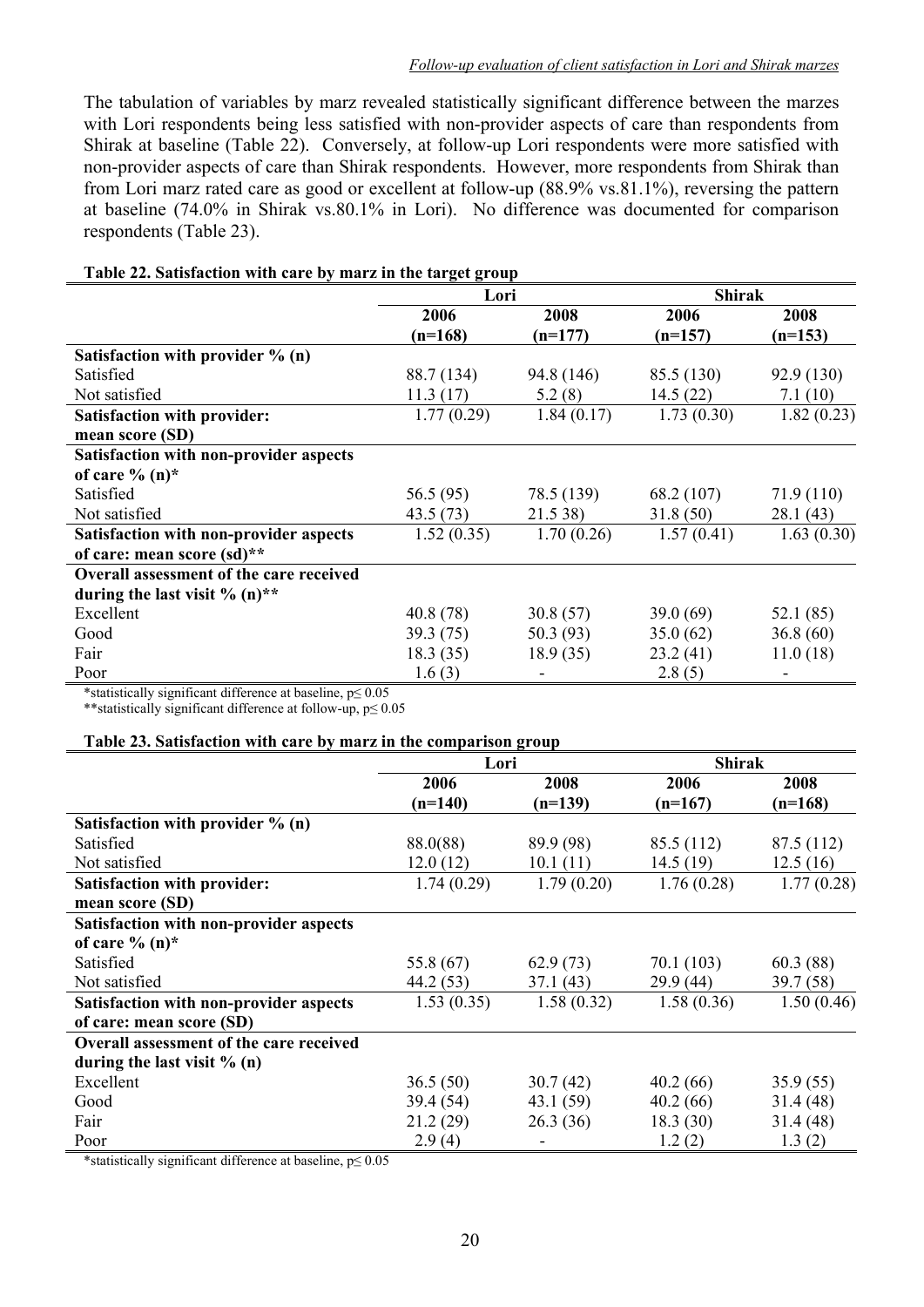## **4. Conclusions and Recommendations**

Several significant findings with implications for guiding further development of the PHCR Project and its evaluation emerged from this assessment.

- **1. The program is working as intended.**
- **Patients from target sites are now more satisfied with the health care they receive.**  Respondents from the target group were statistically significantly more likely to report improved satisfaction with their care and to rate it as excellent or good at follow-up (84.8% vs. 77.1%) while comparison respondents reported statistically significantly decreased satisfaction at follow-up (70.3% vs. 78.4%).
- **Patients from target sites are more satisfied with primary care providers.** A summative score describing patients' satisfaction with primary care providers statistically significantly increased at follow-up (1.83 vs. 1.75) whereas in the comparison group it did not statistically significantly increase (1.78 vs. 1.75).
- **Patients from target sites are more satisfied with provider interactions.** More respondents from target sites were satisfied with provider aspects of care compared to the baseline assessment (93.9% vs.87.1%), while for comparison group respondents' this value did not statistically significantly increase (88.6% vs. 86.6%).
- **Patients from target sites are more satisfied with non-provider aspects of care.**  Statistically significant difference was found between baseline and follow-up assessment of satisfaction with non-provider aspects of care (other than provider qualities) among target site respondents (75.5% vs. 62.2%), while for comparison site respondents slight decrease was documented at follow-up (61.5% vs. 63.7%).
- **2. Gaps in coverage and differences in outcomes remain**
- **Differences exist across marzes**. Lori respondents were generally less satisfied with care than those from Shirak.
- **Access issues remain important**. Increasing free drug supplies, increasing salaries of providers, and buying necessary equipment were the most frequent suggestions that the respondents made for improving care in PHC facilities both at baseline and follow-up assessments.
- **Patients are more satisfied with patient-provider interactions than with non-provider aspects of care.** More patients were satisfied with provider interaction than with nonprovider aspects of care from target sites at follow-up. Therefore, while providers are a key target, the whole system needs to be addressed to reinforce a consistent message and experience.

Analysis and comparison of the baseline and follow-up data demonstrate that the project is working as intended. Despite higher satisfaction with care and provider in the target group compared to the comparison group respondents, still about 20% of respondents in target group mentioned that they did not receive complete explanations from their physicians, suggesting need for further improvement of physicians' counseling skills.

Access to free or discounted medicines is one of the most commonly mentioned concerns by patients. Addressing this concern would decrease financial burden for patients and lead to better treatment outcomes and higher satisfaction in future.

Though slight differences in satisfaction exist across marzes, target group respondents are more satisfied with care in both marzes than the comparison group respondents. For future actions it is important to consider clients' suggestions for improving care listed by patients during baseline and follow-up assessments. Suggestions mentioned most often were improving free drug supply and provision of PHC facilities with equipment. Exploring reasons for difference in patient satisfaction between marzes would facilitate building more specific and targeted patient satisfaction projects in future.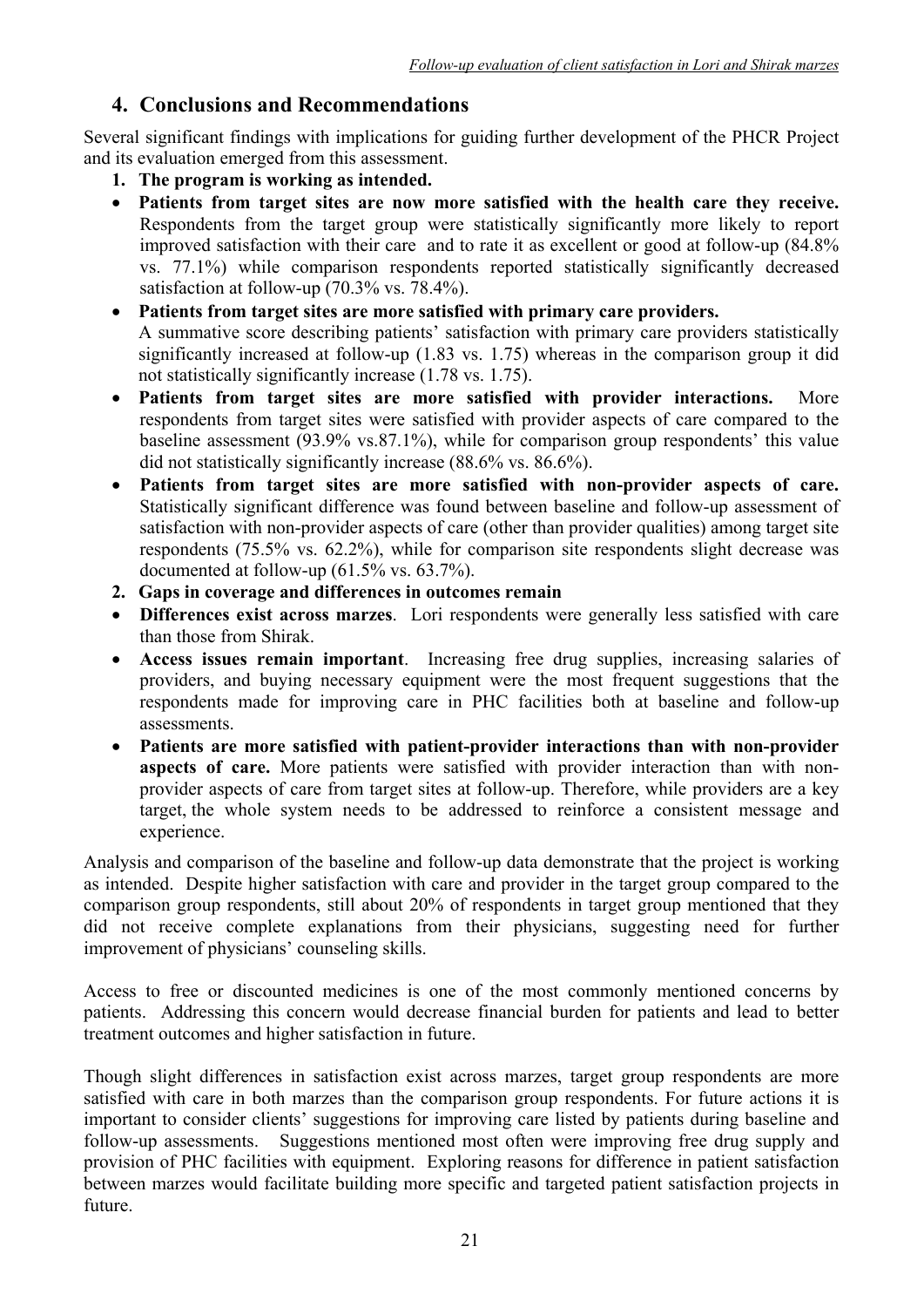## **5. References**

- 1. United States Agency for International Development (USAID), Armenia Social Transition Program. *Report No 81: Needs Assessment: Primary Health Problems and Health Education Needs Of Vulnerable Populations in Armenia*. July 2002.
- 2. Baseline Assessment of Primary Health Care Facilities in Tavush and Shirak Marzes, February 2006. USAID, Project NOVA
- 3. United States Agency for International Development (USAID), Armenia Social Transition Program. *Evaluation of Health Education and Promotional Activities of Armenia Social Transition Program and Population's Satisfaction with Primary Health Care Services in Pilot Sites in Armenia*. Baseline survey, Armenia, Autumn 2002.
- 4. Donabedian A. Evaluating the quality of medical care. Milbank Mem Fund Q 1966; 44 (suppl.): 166–206
- 5. Campbell, D. T., & Stanley, J. C. (1963). Experimental and quasiexperimental designs for research. Hopewell, NJ: Houghton Mifflin Company.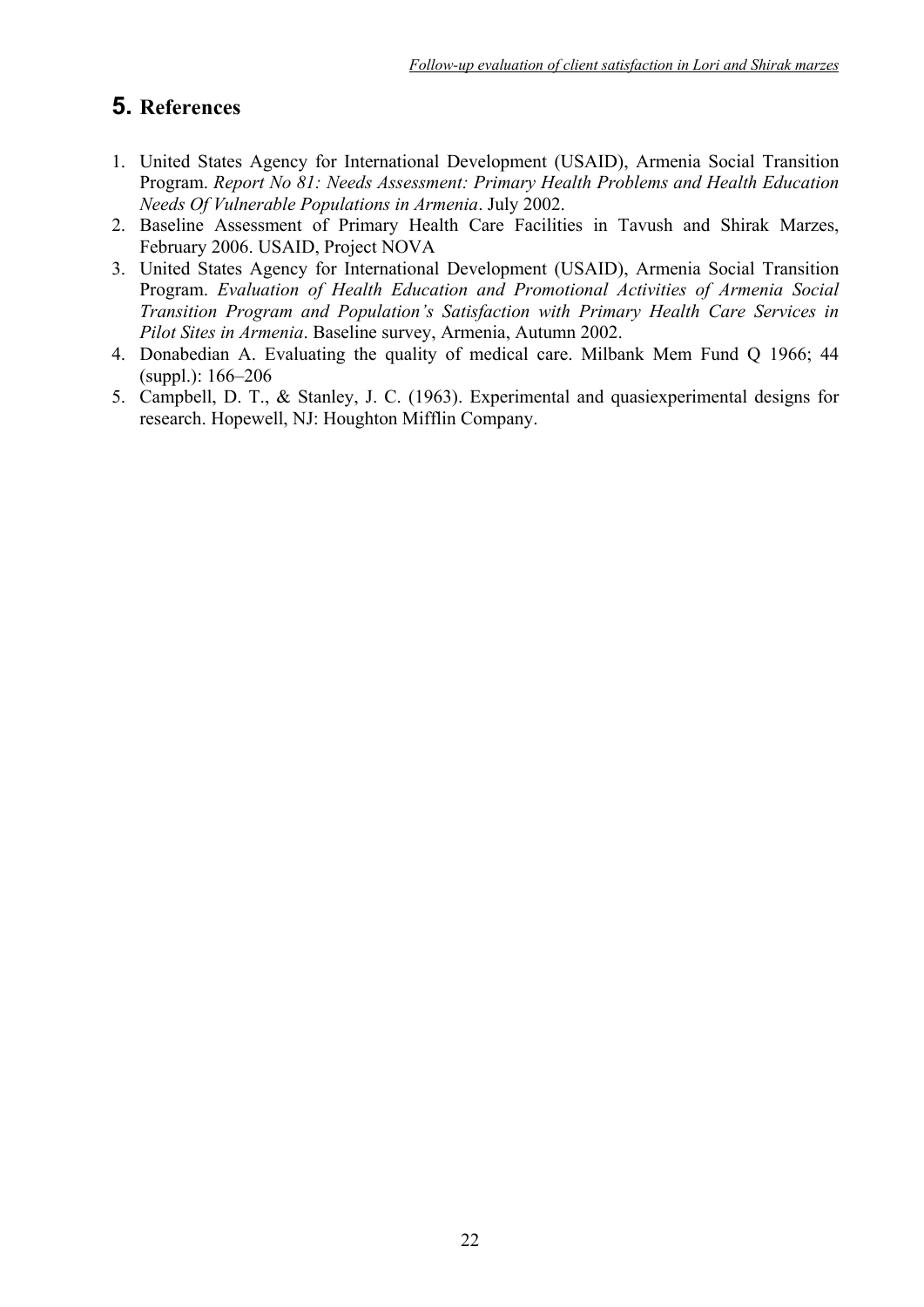## **6. Appendices**

**Appendix 1** 

Client Survey

Facility Code \_ \_ \_ \_ \_ \_ \_ \_ \_ \_ \_ Date: \_\_\_\_\_/\_\_\_\_\_\_/\_\_\_\_\_\_

Date:  $\frac{1}{\frac{1}{\frac{1}{\frac{1}{\frac{1}{\sqrt{1}}}}}}$ 

*Dear client,* 

*Primary Health Care Reform Project conducts this survey together with the Ministry of Health with the aim to assess the quality of primary health care (PHC) services in your residency area. We need your help to understand how to improve the primary health care for your community. Your address was selected randomly from the list of people who visited your primary health care facility recently. The healthcare providers of that facility know about this survey and support it. However, your participation in this study is voluntary and the information you give us will be confidential, which means that your name will not be mentioned anywhere and the information provided by you will be presented only in a summarized form. It is very important that you respond honestly. Please, carefully read each question and the possible responses. Choose and mark (* $\sqrt{}$ *) the response option that best represents your opinion about the last visit to the polyclinic (ambulatory, FAP) made during the last month by you, your child or a household member whom you accompanied. Please, note, if you accompanied a household member, the questions concerning care refer to the care provided to that person.* 

*Please, respond to the questions starting from the next page.* 

1. Do you think that during your last visit to the clinic, the provider (doctor or nurse):

| 1. Was really attentive to you?                                   | $\Box$ 1. Yes | $\Box$ 2. To some extent | $\Box$ 3.No |
|-------------------------------------------------------------------|---------------|--------------------------|-------------|
| 2. Appeared to enjoy caring for you?                              | $\Box$ 1. Yes | $\Box$ 2. To some extent |             |
| 3.No                                                              |               |                          |             |
| 3. Seemed impatient?                                              | $\Box$ 1. Yes | $\Box$ 2. To some extent | $\Box$ 3.No |
| 4. Gave complete explanations?                                    | $\Box$ 1. Yes | $\Box$ 2. To some extent | $\Box$ 3.No |
| 5. Talked down to you?                                            | $\Box$ 1. Yes | $\Box$ 2. To some extent | $\Box$ 3.No |
| 6. Was not enough thorough?                                       | $\Box$ 1.Yes  | $\Box$ 2. To some extent | $\Box$ 3.No |
| 7. Considered your preferences regarding your care? $\Box$ 1. Yes |               | $\Box$ 2. To some extent | $\Box$ 3.No |
| 8. Understood you when you shared your problems?□ 1.Yes           |               | $\Box$ 2. To some extent | $\Box$ 3.No |
| 9. Seemed disorganized and flustered?                             | $\Box$ 1.Yes  | $\Box$ 2. To some extent | $\Box$ 3.No |
| 10. Appeared to be skillful?                                      | $\Box$ 1. Yes | $\Box$ 2. To some extent | $\Box$ 3.No |
| 11. Treated you with respect?                                     | $\Box$ 1. Yes | $\Box$ 2. To some extent | $\Box$ 3.No |
| 12. Explained things in an understandable manner? $\Box$ 1. Yes   |               | $\Box$ 2. To some extent | $\Box$ 3.No |
| 13. Made you to feel free to ask questions?                       | $\Box$ 1.Yes  | $\Box$ 2. To some extent | $\Box$ 3.No |
| 14. Helped you to understand your illness?                        | 1.Yes         | $\Box$ 2. To some extent | $\Box$ 3.No |
|                                                                   |               |                          |             |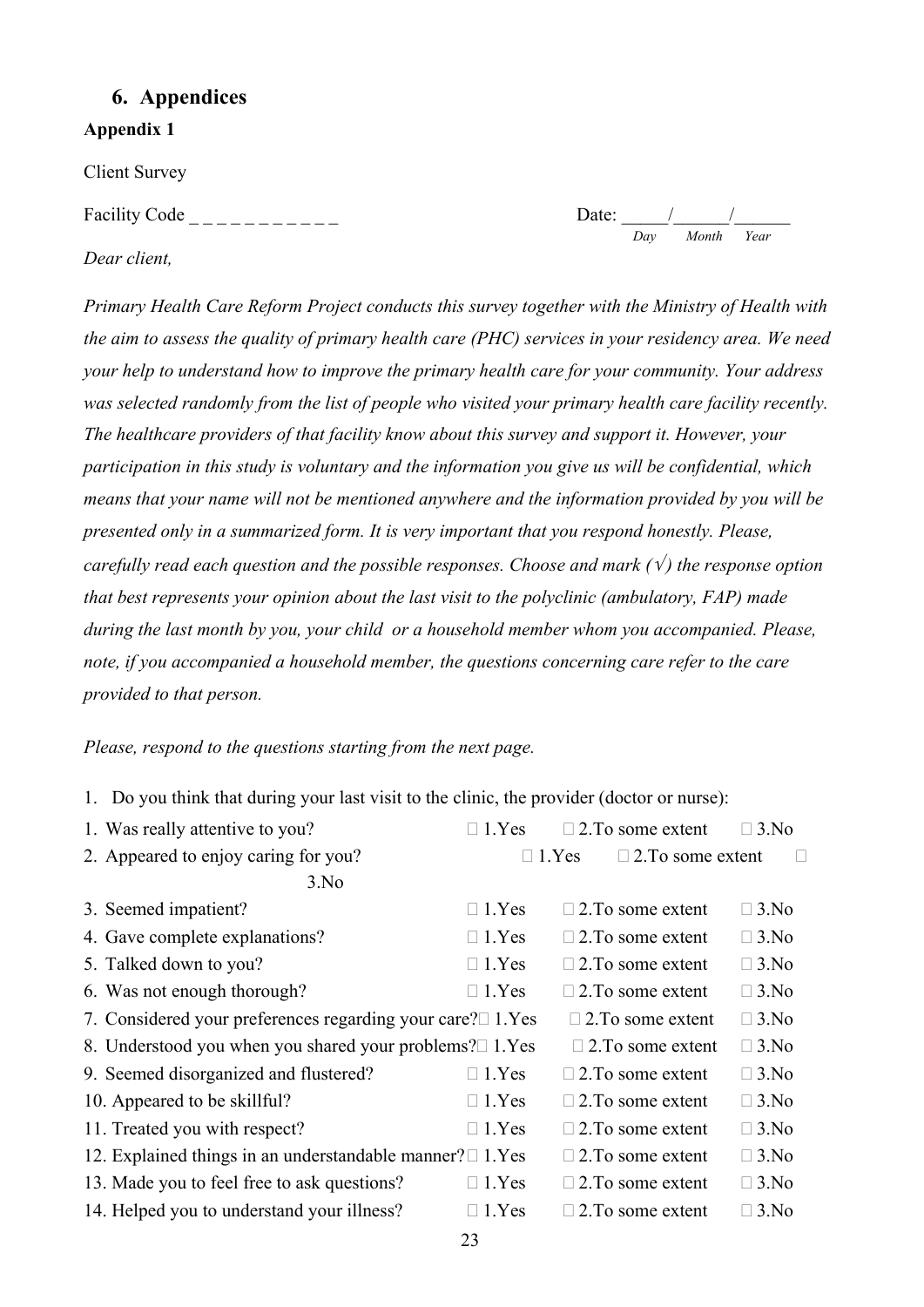| 15. Discussed with you the treatment options?                                                       | $\Box$ 1. Yes                     | $\Box$ 2. To some extent                         | $\Box$ 3.No     |  |  |  |  |  |  |  |
|-----------------------------------------------------------------------------------------------------|-----------------------------------|--------------------------------------------------|-----------------|--|--|--|--|--|--|--|
| 2. Was the following true for your last visit to the clinic?                                        |                                   |                                                  |                 |  |  |  |  |  |  |  |
| 1. You had to wait too long before receiving care.                                                  |                                   | $\Box$ 1. Yes                                    | $\square$ 2. No |  |  |  |  |  |  |  |
| 2. It was difficult for you to make an appointment with the provider. $\Box$ 1. Yes                 |                                   |                                                  | $\square$ 2. No |  |  |  |  |  |  |  |
| 3. People unrelated to you were present during your visit.                                          |                                   | $\Box$ 1. Yes                                    | $\square$ 2. No |  |  |  |  |  |  |  |
| 4. You received health educational materials for reading.                                           |                                   | $\Box$ 1. Yes                                    | $\square$ 2. No |  |  |  |  |  |  |  |
| 5. You paid the doctor (or nurse) for the care you received.                                        |                                   | $\Box$ 1. Yes                                    | $\square$ 2. No |  |  |  |  |  |  |  |
| 3. Do you think the information you shared about yourself with the provider will be kept            |                                   |                                                  |                 |  |  |  |  |  |  |  |
| confidential?<br>$\Box$ 1. Yes<br>$\square$ 2. No                                                   |                                   | $\Box$ 99.Don't know                             |                 |  |  |  |  |  |  |  |
| 4. Could you get all the medicines prescribed during your last visit?                               |                                   |                                                  |                 |  |  |  |  |  |  |  |
| $\Box$ 1. Yes<br>$\square$ 2. No                                                                    |                                   | $\Box$ 3. No medicine was prescribed             |                 |  |  |  |  |  |  |  |
| 5. Did you receive free of charge or discounted medicine during your last visit?                    |                                   |                                                  |                 |  |  |  |  |  |  |  |
| $\Box$ 1. Yes<br>$\square$ 2. No                                                                    |                                   | $\Box$ 3. There was no need                      |                 |  |  |  |  |  |  |  |
| 6. How would you assess the cleanness of the clinic at the time of your last visit?                 |                                   |                                                  |                 |  |  |  |  |  |  |  |
| $\Box$ 2. Unsatisfactory<br>$\Box$ 1. Satisfactory                                                  |                                   | $\Box$ 99. Don't know                            |                 |  |  |  |  |  |  |  |
| 7. How would you assess the clinic conditions (renovation, equipment, supplies) at the time of your |                                   |                                                  |                 |  |  |  |  |  |  |  |
| $\square$ 2. Unsatisfactory<br>last visit? $\square$ 1. Satisfactory                                |                                   | $\Box$ 99. Don't know                            |                 |  |  |  |  |  |  |  |
| 8. Would you again refer to the same provider if you had a similar problem?                         |                                   |                                                  |                 |  |  |  |  |  |  |  |
| $\Box$ 1. Yes<br>$\square$ 2. No                                                                    | $\Box$ 99.Don't know              |                                                  |                 |  |  |  |  |  |  |  |
| 9. Would you recommend the same provider to your friends and relatives?                             |                                   |                                                  |                 |  |  |  |  |  |  |  |
| $\Box$ 1. Yes $\Box$ 2. No $\Box$ 99. Don't know                                                    |                                   |                                                  |                 |  |  |  |  |  |  |  |
| 10. Overall, how would you assess the care you received in the clinic during your last visit?       |                                   |                                                  |                 |  |  |  |  |  |  |  |
| $\Box$ 1. Excellent<br>$\Box$ 2. Good                                                               | $\Box$ 3. Fair                    | $\Box$ 4. Poor                                   |                 |  |  |  |  |  |  |  |
| 11. Out of the following, what three measures would you consider the most important to make the     |                                   |                                                  |                 |  |  |  |  |  |  |  |
| services at the clinic better? (please, mention no more than three options)                         |                                   |                                                  |                 |  |  |  |  |  |  |  |
| $\Box$ 1. Increase facility space                                                                   |                                   | $\Box$ 8. Supervise providers                    |                 |  |  |  |  |  |  |  |
| $\Box$ 2. Improve hygiene/cleanliness                                                               |                                   | $\Box$ 9. Increase working hours of the clinic   |                 |  |  |  |  |  |  |  |
| Increase free of charge drug supplies<br>$\Box$ 3.                                                  |                                   | $\Box$ 10. Involve community in supervision      |                 |  |  |  |  |  |  |  |
| Buy necessary equipment<br>$\square$ 4.                                                             |                                   | $\Box$ 11. Increase the frequency of home visits |                 |  |  |  |  |  |  |  |
| Make doctor regularly available<br>$\square$ 5.                                                     |                                   | $\Box$ 12. Provide a telephone to the facility   |                 |  |  |  |  |  |  |  |
| $\Box$ 6. Increase salary of providers                                                              |                                   | $\Box$ 13. Eliminate informal payments           |                 |  |  |  |  |  |  |  |
| $\Box$ 7. Increase professional level of providers                                                  | $\Box$ 14. Other <i>(specify)</i> |                                                  |                 |  |  |  |  |  |  |  |

12. How long did you wait at your PHC facility to see the provider at your last visit? \_\_\_\_\_\_\_minutes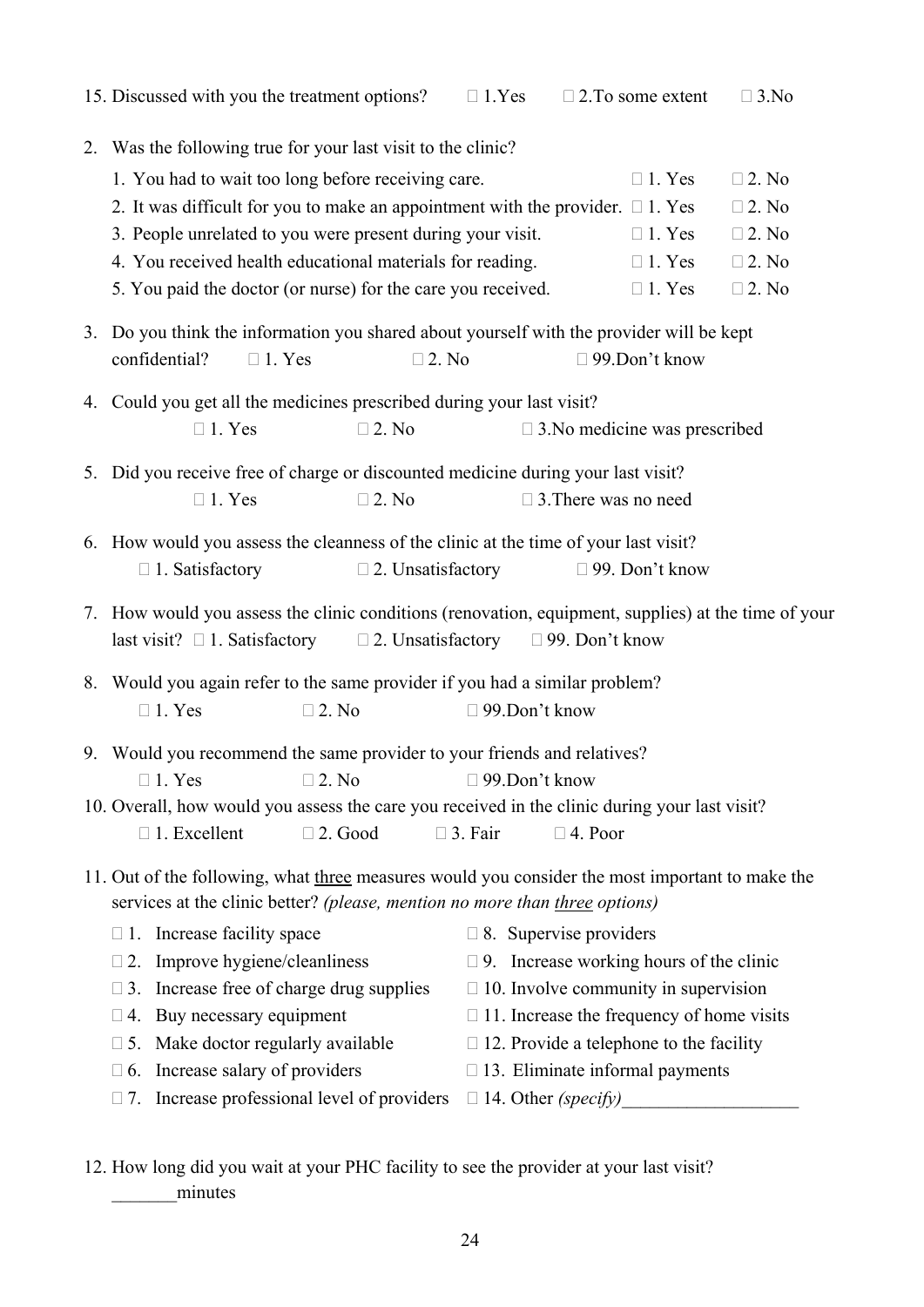- 13. What was the reason for your last visit to the primary healthcare facility? *(Please describe)* \_\_\_\_\_\_\_\_\_\_\_\_\_\_\_\_\_\_\_\_\_\_\_\_\_\_\_\_\_\_\_\_\_\_\_\_\_\_\_\_\_\_\_\_\_\_\_\_\_\_\_\_
- 14. Have you visited or do you plan to visit another facility for the same problem, because you were unsatisfied with the services you received during your last visit?

 $\Box$  1. Yes  $\Box$  2. No

#### 15. **Please, indicate your: a. Age:**

**b. Gender:**  $\Box$  1. Female  $\Box$  2. Male

#### **c. The highest level of education you completed**:

- $\Box$  1. School (less than 10 years)
- $\Box$  2. School (10 years)
- $\Box$  3. Professional technical education (10-13 years)
- $\Box$  4. Institute/University or Postgraduate

#### **d. Your family's general standard of living:**

- $\Box$  1. Substantially below average
- $\Box$  2. Little below average
- □ 3. Average
- $\Box$  4. Little above average
- $\Box$  5. Substantially above average

#### **e. Average monthly income of your household:**

- $\Box$  1. Less than 25,000 drams
- $\Box$  2. 25,000 50,000 drams
- $\Box$  3. 51,000-100,000 drams
- $\Box$  4. 101,000-250,000 drams
- $\Box$  5. More than 250,000 drams
- 99. Don't know

**f. How many people live in your household (including children)?** \_\_\_\_\_\_\_\_\_ **people**